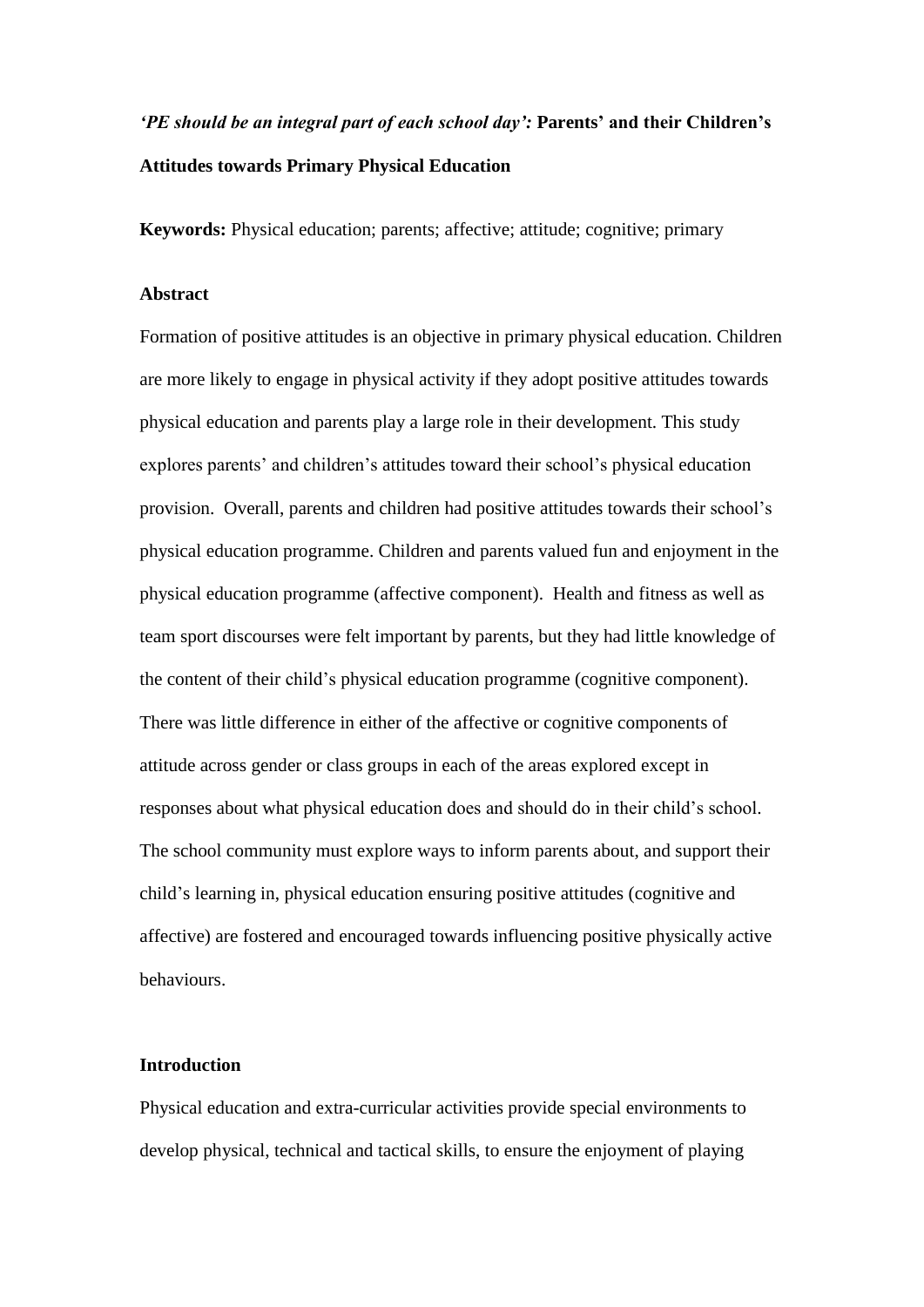different activities, games and sports, and to promote lifelong fitness and good health through the recognition of the numerous values associated with the activities performed (European Commission 2015). It is recognised that special attention should be given to the education sector and its relevant role in health-enhancing physical activity promotion during childhood. Primary physical education contributes to the development of a child's fundamental movement skills and physical competencies; supports the development of physical, cognitive and affective skills and behaviours; and develops lifetime physical activity patterns (Rink and Hall 2008, Bailey *et al*. 2009). Physical education in this study is defined as an academic subject included in the curriculum and offered within normal school hours. For many children this may be the only opportunity to engage in physical activity and since almost all children attend school, a quality programme of physical education has the potential to reach most children (Trudeau and Shepherd 2005). The rise in positive perceptions and importance in physical education may be due to the growing understanding of the importance of regular appropriate physical activity. The perception of the worth of physical activity and physical education has risen over the last number of years, in Ireland, with the launch of the Get Ireland Active, National Physical Activity Plan (Healthy Ireland 2016), and its action around 'raising awareness among schools, particularly primary schools, of opportunities to educate through physical activity' (p.16) and the recent launch of Leaving Certificate Physical Education (NCCA 2017) an examinable subject at second level, which recognises the interests and the talents of physical activity as the central part of young learner's educational development (O' Sullivan 2018).

According to Woods (2014) 'opportunities for children to be active should be facilitated through the family, the school and in community settings where the child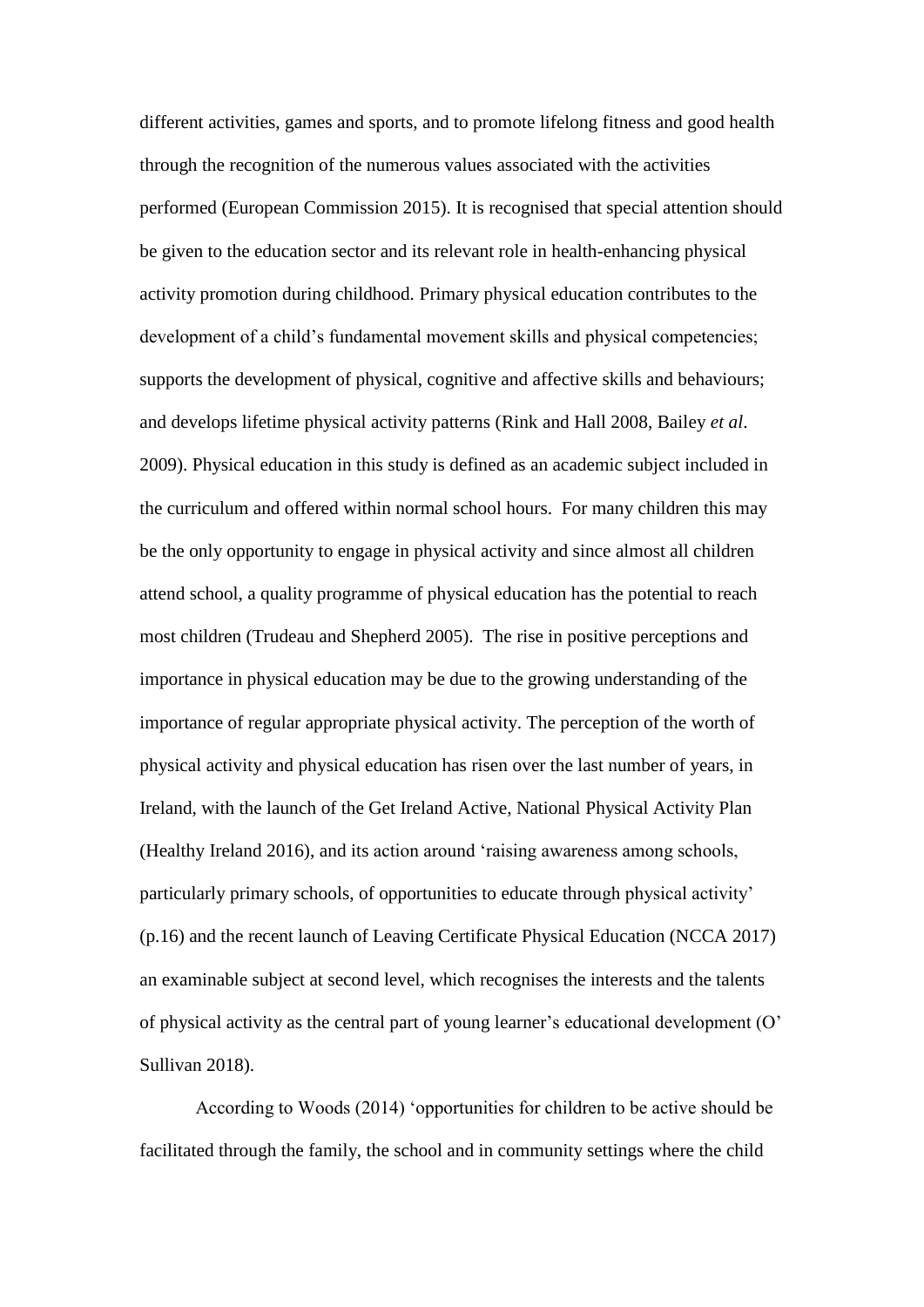lives' (p.111). Parents of school aged children and their attitudes and perspectives can be a key determinant in facilitating children's adoption of physical education and physical activity. Parents are important teachers and social referents for all children (Raudsepp 2006). The work of Stuij (2015) has shown that children from both high and low socio-economic groups learn from the nuclear family, with those from lower socio-economic groups learning from friends and their physical education teacher in addition. Many educators encourage parents to participate in the educational process because they believe that parental involvement is critical in children's education (Wilkinson and Schneck 2003). Indeed, researchers in their empirical studies have revealed that students experience positive outcomes in terms of learning and academic achievement in many subjects due to parental involvement (Anderson and Minke 2007; Green and Walker 2007). The starting point of parental involvement may be their perceptions of or beliefs about school subjects and educational topics. Promoting positive attitudes in physical education and physical activity is an important component in promoting an active lifestyle (Silverman and Subramaniam 1999; Noonan *et al*. 2016). Physical education experiences offered in school influence attitude, which in turn influence attitude toward physical activity and subsequently physical activity behaviour (Bailey, 2006; Kretschmann 2015; Portman 1995; Robinson 1990; Solmon and Lee 1996; Zeng *et al*. 2011). Children are more likely to engage in physical activity both in and out of school if they adopt positive attitudes towards physical education lessons (Nicaise *et al*. 2007). There is a widely held belief that parent's perceptions about physical education matter a great deal (Blankenship 2000; Sheehy 2006, 2011; Graham 2008). Despite this, research undertaken on the importance of the link between parents and schools with regard to physical education is scarce (Graham 2008; Jaekwon 2015). Researchers have mainly focused on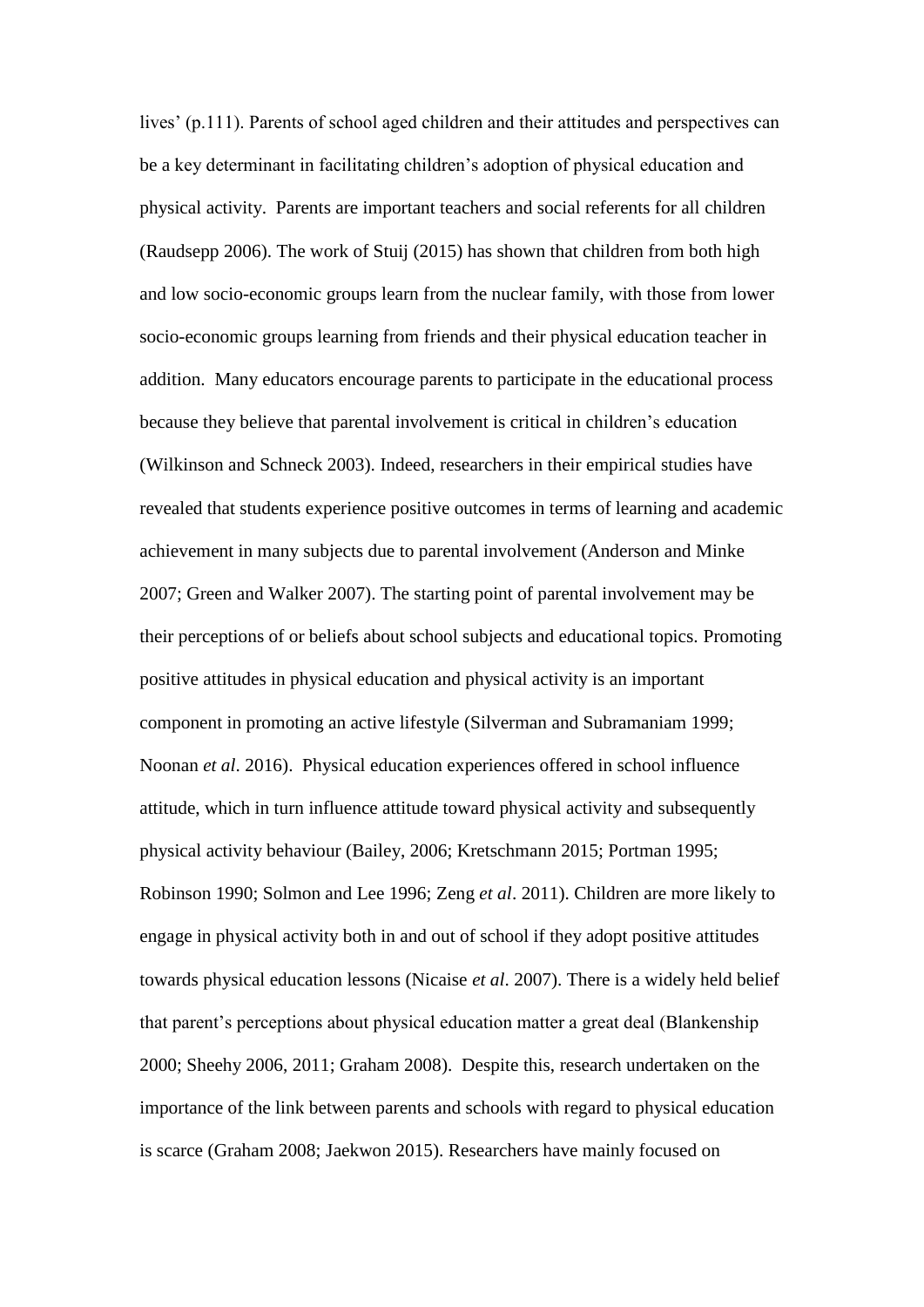parents' effects on their children's motivation, achievement, and competence in sport (Bois *et al*. 2005; Fredricks and Eccles 2004; Ullrich-French and Smith 2006). In addition, some researchers concentrated on coaching preferences of parents (Martin *et al*. 2001), and parents' perceptions of youth sport and interference with family time (LaVoi and Norri 2011). While many studies indicated that parents are important socialising agents in the field of sports (Birchwood *et al.* 2008; Nielsen *et al*. 2012; Scheerder *et al.* 2005), Sheehy (2006) found 'that parents knew remarkably little about their child's physical education program, and what they did know was often inaccurate' (p. 244). The Physical Education Teacher Guidelines (Government of Ireland, 1999b) emphasise the need for the 'support of parents' (p. 27) and also encourages seeking the support of parents 'so that children derive maximum benefit from physical education' (p.27). More recently the Department of Education and Skills (2016) stated that, 'there are many challenges for your young people if they are to adopt a healthy lifestyle and enjoy positive health and wellbeing to their full potential. We can, in collaboration with parents and families, all do more to address these challenges' (p.1).

Socialisation into sport and physical activity can be considered a modelling process in which family members are powerful role models. Studies revealed that both parents' exercise patterns and encouragement have an effect on children's exercise behaviour, and that physically active parents tend to have physically active children (Sallis *et al*. 1999). For instance, family participation and an active involvement in the children's physical activity promote players' greater satisfaction and positive participation in their sport career (Wuerth *et al*.2004; Torregrosa *et al*. 2007). Basically, if we want to engage children in sport practice from an early age and progress to reach their full potential, then it is definitely essential to have a good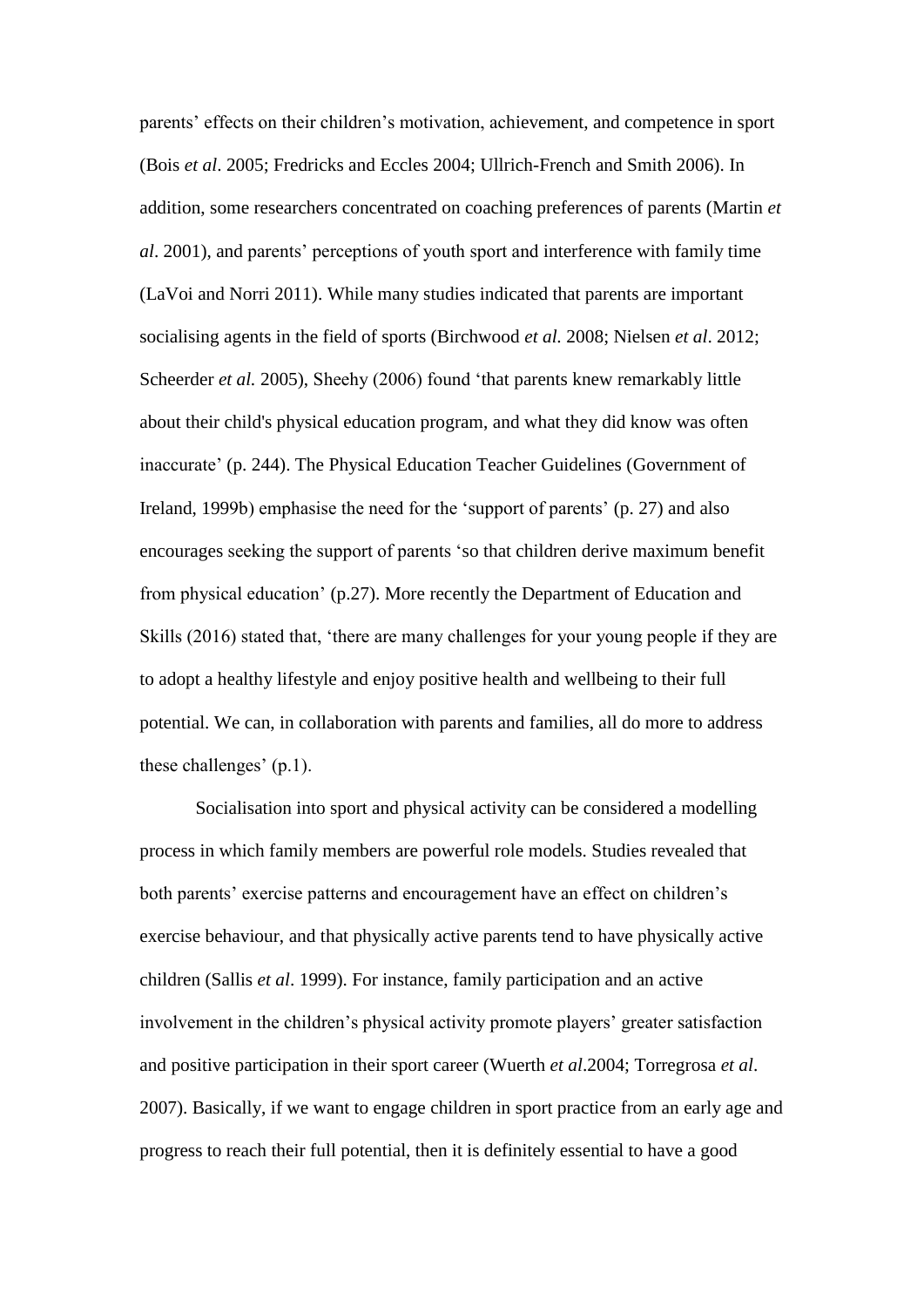environment during these formative years, and parents play a very important role in this process (Sanchez-Miguel *et al.* 2013).

#### *Irish Physical Education Context*

Physical education is a compulsory curriculum subject in Irish primary schools. The Physical Education Curriculum (Government of Ireland 1999a) provides an overview of the content for each class level and the accompanying Physical Education Teacher Guidelines (Government of Ireland 1999b) advises on the implementation of the curriculum in relation to planning, approaches and methodologies. The purpose of physical education is 'to provide children with learning opportunities through the medium of movement and contribute to their overall development by helping them to lead full, active and healthy lives' (Government of Ireland 1999b, p. 2). The principles on which curriculum experiences are built illustrate a broad educational emphasis and include the importance of enjoyment and play, the maximum participation by all children in curriculum experiences, providing opportunities for the development of skills and understanding, a balance between competitive and noncompetitive activities, contact and non-contact activities, providing opportunities for achievement and providing activities equally suitable for girls and boys (Government of Ireland 1999b). However, according to Ní Chróinín (2018), there is a gap between the aspirations of the curriculum and reality of teaching and learning experiences in Irish primary schools. Lack of resourcing and inconsistency in relation to delivery of the curriculum, largely as a result of issues with the confidence and competence of generalist teachers due to insufficient preparation and supports, has resulted in narrow, games-dominated physical education experiences for many children in Irish primary schools that lack an explicit developmental learning focus.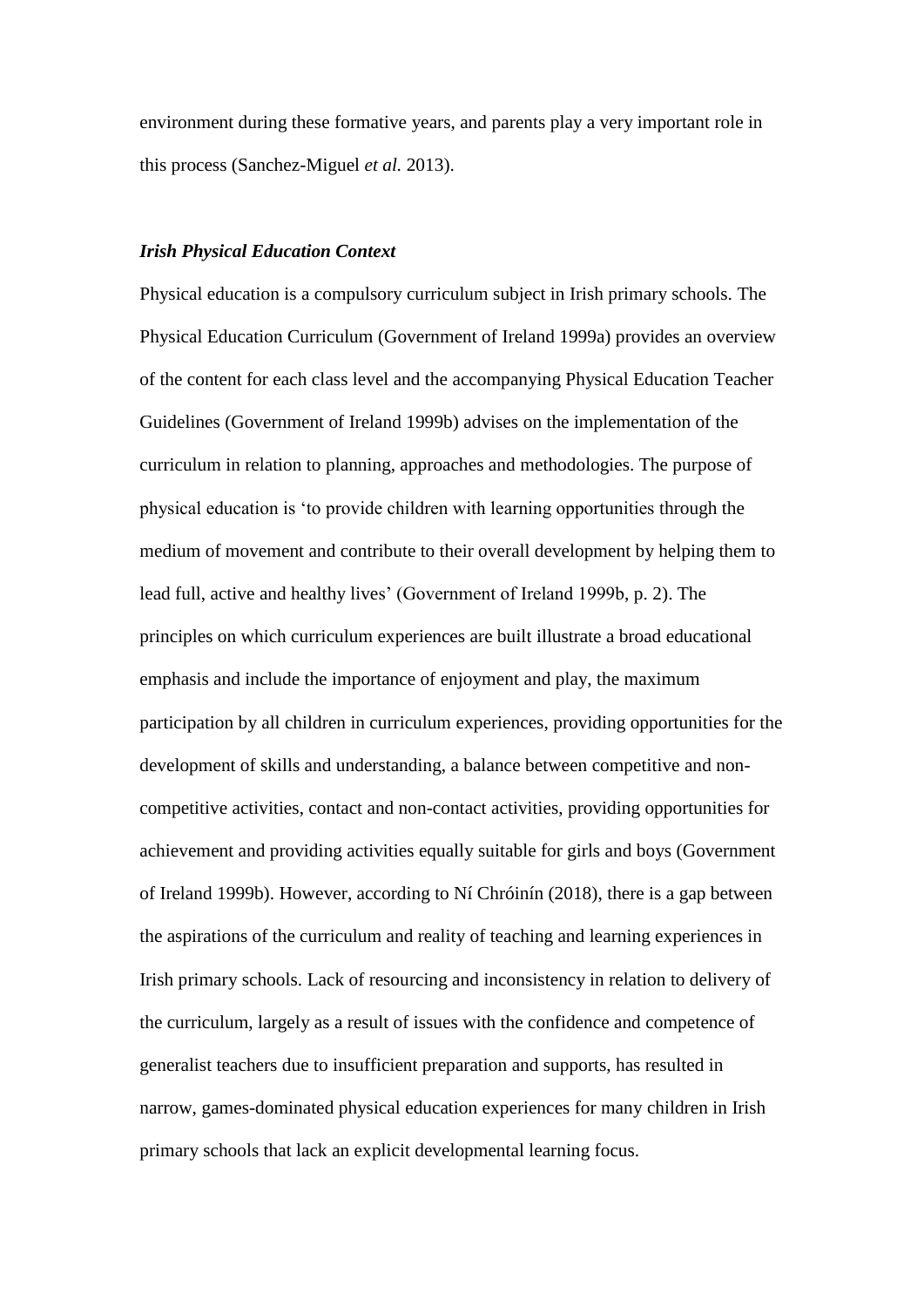Valuing of parental involvement in children's education is not limited to Ireland, and many countries have a national policy to encourage parental involvement in their children's education (Mullis, Martin, Minnich, Drucker and Ragan 2012; Mullis, Martin, Minnich, Stanco, *et al.* 2012). This study sets out to explore parents' and their child's attitudes towards physical education provision, in one primary school.

#### **Method**

#### *Context*

This quantitative study was carried out in one large, suburban, mixed primary school with a number of classes at each level. The school was situated in an affluent area, though a number of children (1%) came from the Travelling Community. There were 28 class teachers and 780 pupils (aged 4 to 14 years) in the school. Each class had approximately 29 children and was timetabled for 45 minutes of physical education each week. With 27 classes in the school (2 teachers job-shared), it was not possible to schedule an hour of physical education for each class each week in the general purpose hall therefore times allocated were between 40-50 minutes depending on the class. Physical education lessons took place indoors or outdoors, although if the hall was in use for other purposes or if inclement weather, the lesson was postponed or cancelled. The school had a broad array of on and off-site areas where physical education was taught such as yards, green spaces and community greens. The school entered many inter-schools' competitions each year in Gaelic Football, Hurling/Camogie, Cricket, Tennis, and Athletics. A number of coaches from National Governing Bodies (NGBs) provided additional coaching during the school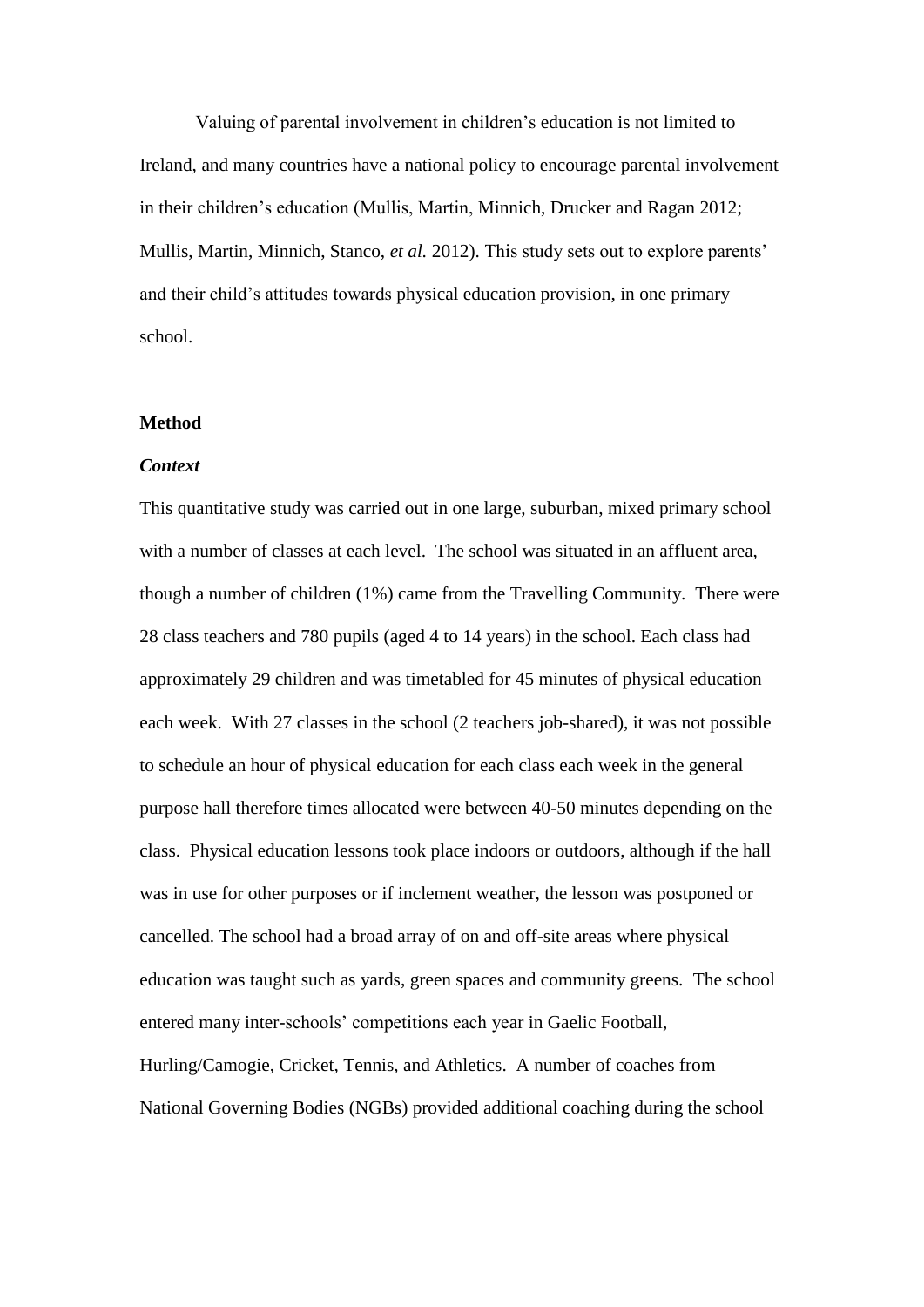day, supplementing the games programme of the curriculum. These coaches offered programmes in Gaelic Football, Basketball and Cricket.

## *Framework guiding the study*

According to Fishbein and Ajzen's (1975) theory of reasoned action, attitudes influence a person's intention for engaging in physical activity, a major part of physical education. Factors such as attitudes and beliefs play an important role in determining whether an individual decides to participate in and maintain active behaviour (Cameron *et al*. 2006). Attitude is often considered to be at the forefront of what controls our behaviour and is a factor in just about every school subject across the curriculum (Marttinen *et al*. 2018). Biddle and Mutrie (2008) explain this as attitude is usually about feelings but it will also involve beliefs and behaviour. Attitudes toward physical activity have been shown to improve over time with proper intervention (Craeynest *et al*. 2008). This is why it is important to gain deeper insight into parents' and children's attitudes physical education and physical activity.

Single, dual, and multi-component views of attitude have been presented in the literature. The single-component view considers affect alone while viewing the other components (cognitive and behavioural) as contingencies of the affective dimension (Fishbein and Ajzen 1975). There can be a lack of a consistent relationship between attitude and behaviour when these components are measured, promoting researchers' contentions that attitude includes both cognitive and affective components (Subramaniam and Silverman 2007). The dual-component view considers the cognitive component as well. The cognitive component measures beliefs about the attitude object (e.g., attitude toward physical education) and the affective component measures emotions and feelings toward the attitude object. The multi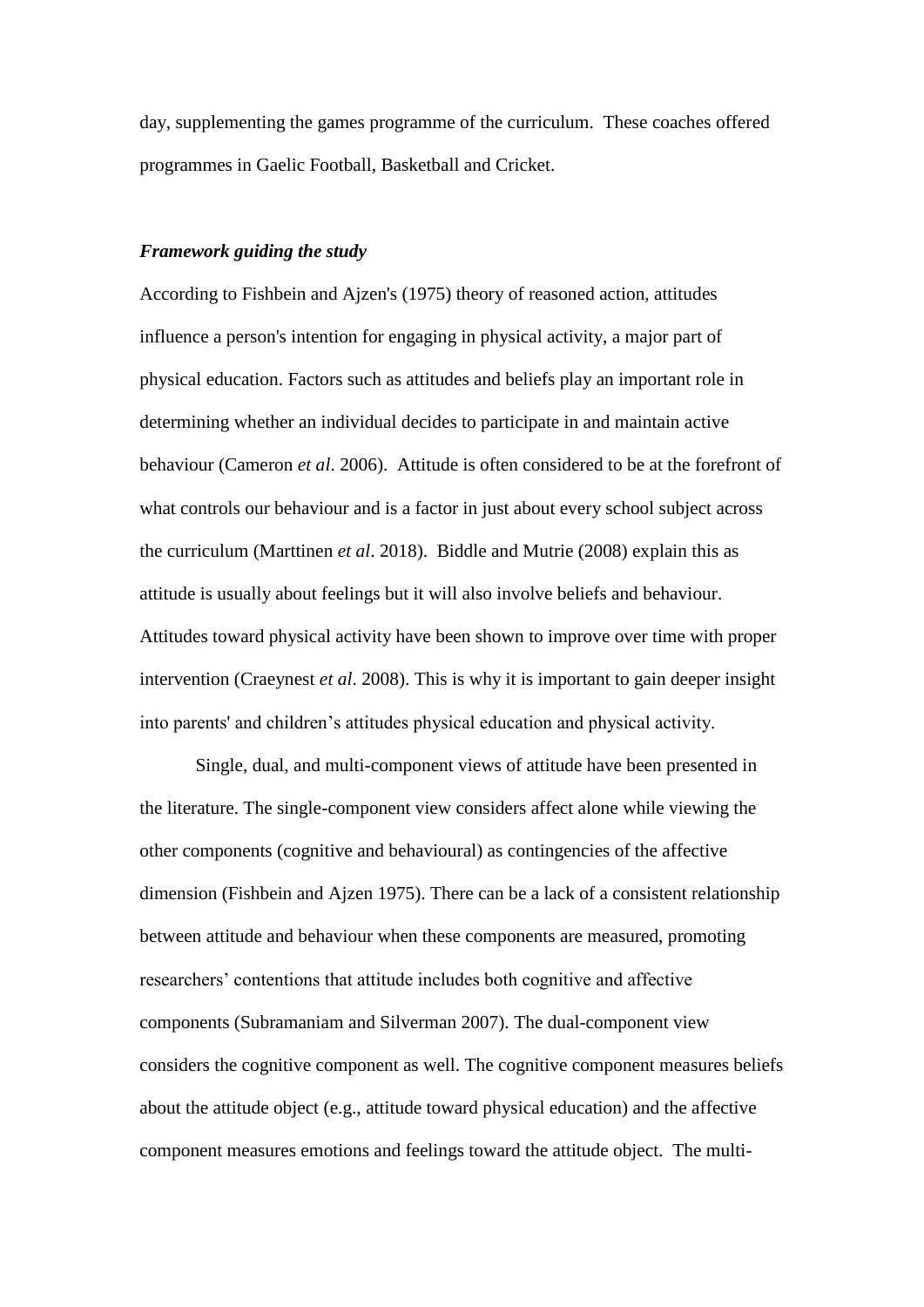component view of attitudes includes conation (behaviour) as a third construct. Due to the inconsistent relationship between attitude and behaviour in the single-component and multi-component views (Subramaniam and Silverman 2007), the dual component (affect and cognition) view of attitude is most often employed in attitude research. In this view, affect relates to the fun or enjoyment aspects of attitude while cognition refers to the importance or perceived usefulness of the attitude object. This preferred view for measuring attitude has been used by researchers interested in creating and measuring attitudes of teachers and students toward physical education (Donovan *et al.* 2015; Phillips and Silverman 2012; 2015; Subramaniam and Silverman 2000 2007). In order to ascertain the attitudes and understanding of parents and children towards physical education provision in primary school by a generalist teacher, the dual component model of attitude informed the questionnaire design. Because attitudes are psychological entities they reside in the private experience of the individual and cannot be directly experienced by others. But if attitudes do exist they should be measurable. For the purpose of this paper attitude is seen to be a nonobservable, complex but stable disposition reflecting both direction and intensity of feeling towards physical education. The knowledge gained from this study about what parents and children understand, think and feel about physical education can be utilised to make physical education a more meaningful experience for the children.

#### *Data collection*

Following a review of research carried out on attitudes of parents and children towards their school's physical education programme, a 37-item questionnaire was adapted from a previously validated questionnaire used by Tannehill *et al.* (1994) in a study carried out in the US examining attitudes toward physical education. The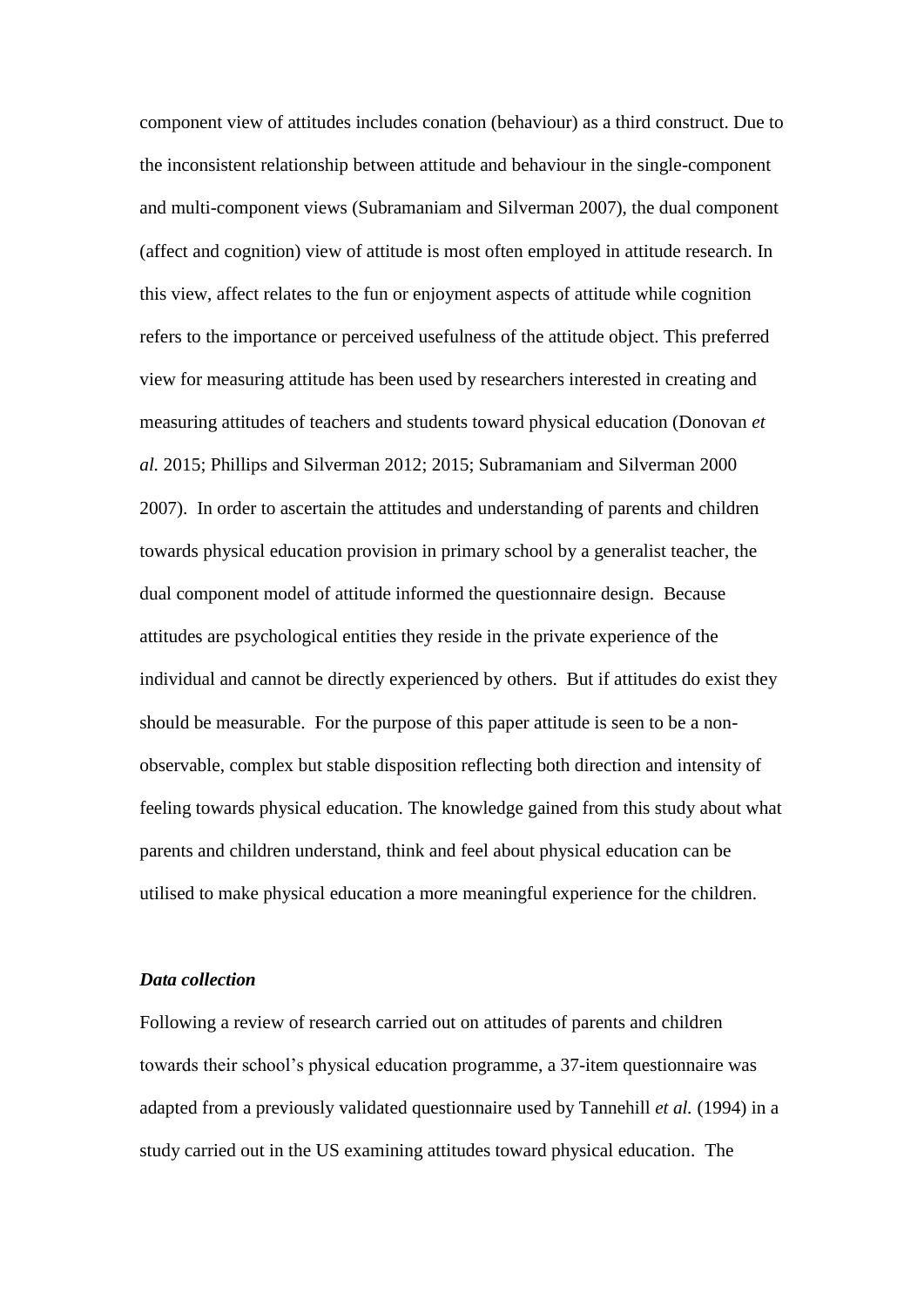questionnaire consisted of both closed (33 questions comprising of yes/no, choice and Likert Scale) and open-ended (4) questions. Demographic information included personal attributes for each child: age, gender, class, and level of ability. The next section of the questionnaire derived from theoretical attitude constructs which were used to organise sections of the questionnaire into: 'Affective' component of attitude- (i) likes, dislikes, and feelings towards physical education; and (ii) value of physical education and 'Cognitive' component of attitude - (i) goals, aims, and importance of physical education; (ii) most and least important skills and activities in the physical education curriculum. Research questions guiding the questionnaire dealt with attitudes toward physical education related to what parents and their children think physical education should and actually does include (Likert scale forced parents to respond from definitely yes (1) to definitely no (5) on each item); what they think the goals of physical education should be, and how important it is (Likert scale ranging from a lot more important (1) to a lot less important (5) for each item); and what experiences children had in physical education that may have influenced their attitudes toward the subject matter. Parents in addition were asked: whether physical education should be required; whether physical education should be graded; and their knowledge about their child's physical education class.

Three physical education experts, not involved in the research study, reviewed the questionnaire for construct validity and clarity of language and meaning.

Five hundred questionnaires were distributed, one to the eldest child in each family within the school. Parents completed the questionnaire with the eldest child in the family attending the school where they had more than one child in the school. Children's responses were recorded by parents in consultation with their child. Ethical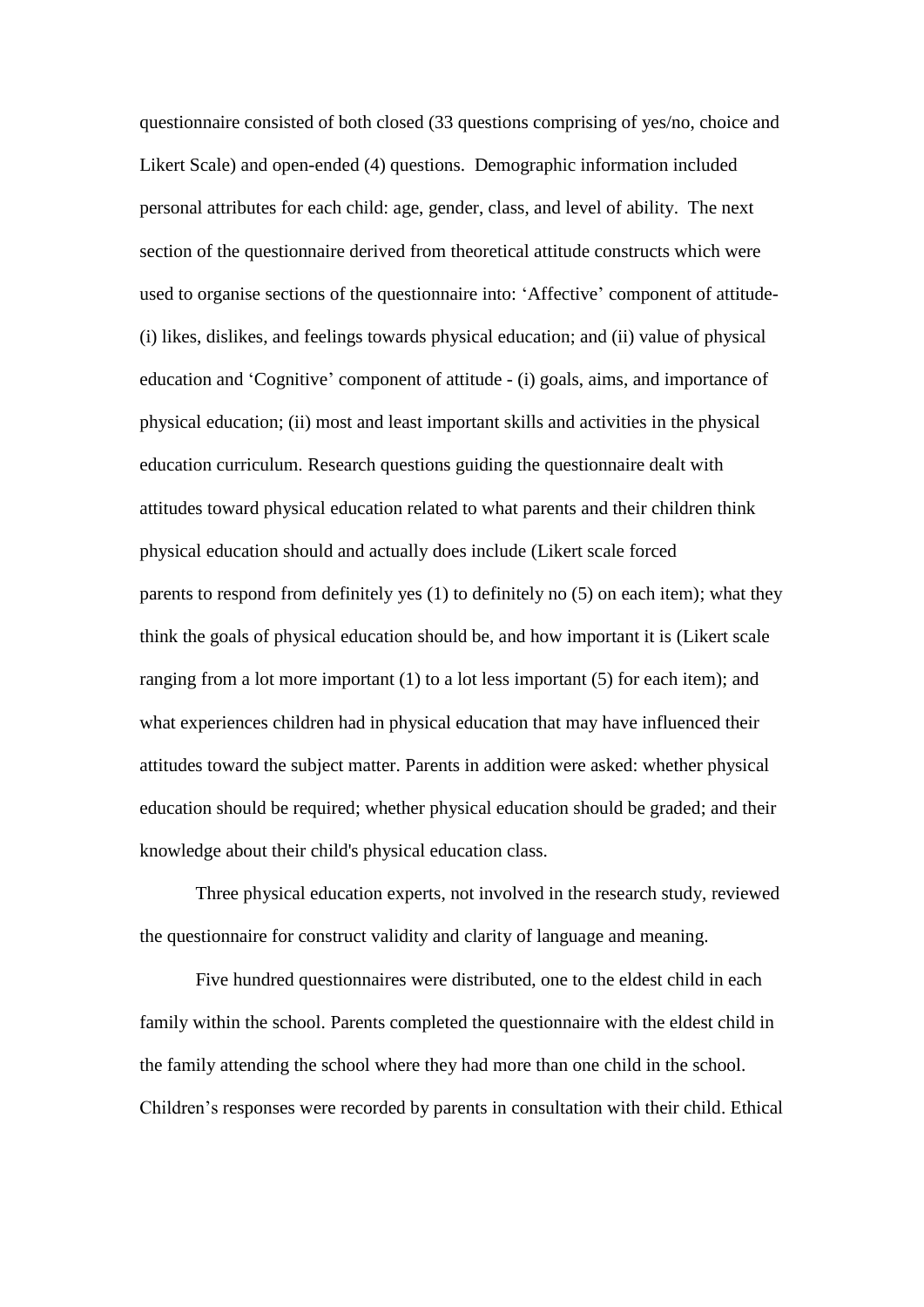protocol for this study was approved by Dublin City University Research Ethics Committee.

## *Data Analysis*

#### *Closed Questions*

Statistical analysis was undertaken using SPSS (Statistical Package for Social Sciences) for Windows, version 14.0. Data were manually and statistically searched for unexpected values and original data were consulted in order to clarify any unusual set. Whole sample and where appropriate gender- and class group-specific means and standard deviations were calculated. Data is analysed utilising class groups in order to align with the Physical Education Curriculum (Government of Ireland, 1999) structure and content whereby the eight years a child spends in Primary school is presented in 2 year cycles (Junior and Senior Infants, First and Second Class, Third and Fourth Class and Fifth and Sixth Class). Data are presented as means, standard deviations and percentages where appropriate. Chi Square analysis were conducted to investigate the association between gender and class group associations with variables such values within physical education and attitudes towards strands in physical education. An independent t-test and a one way Anova were used to investigate gender and class group differences in attitude measures. A Pearson Product-Moment Correlation was conducted to explore relationships between parents' feelings of what should be taught in physical education and what is actually taught in physical education.

#### *Open Ended Questions*

Open ended questions on the questionnaire were analysed by the three experts who reviewed the questionnaire originally. They read and reread all responses to these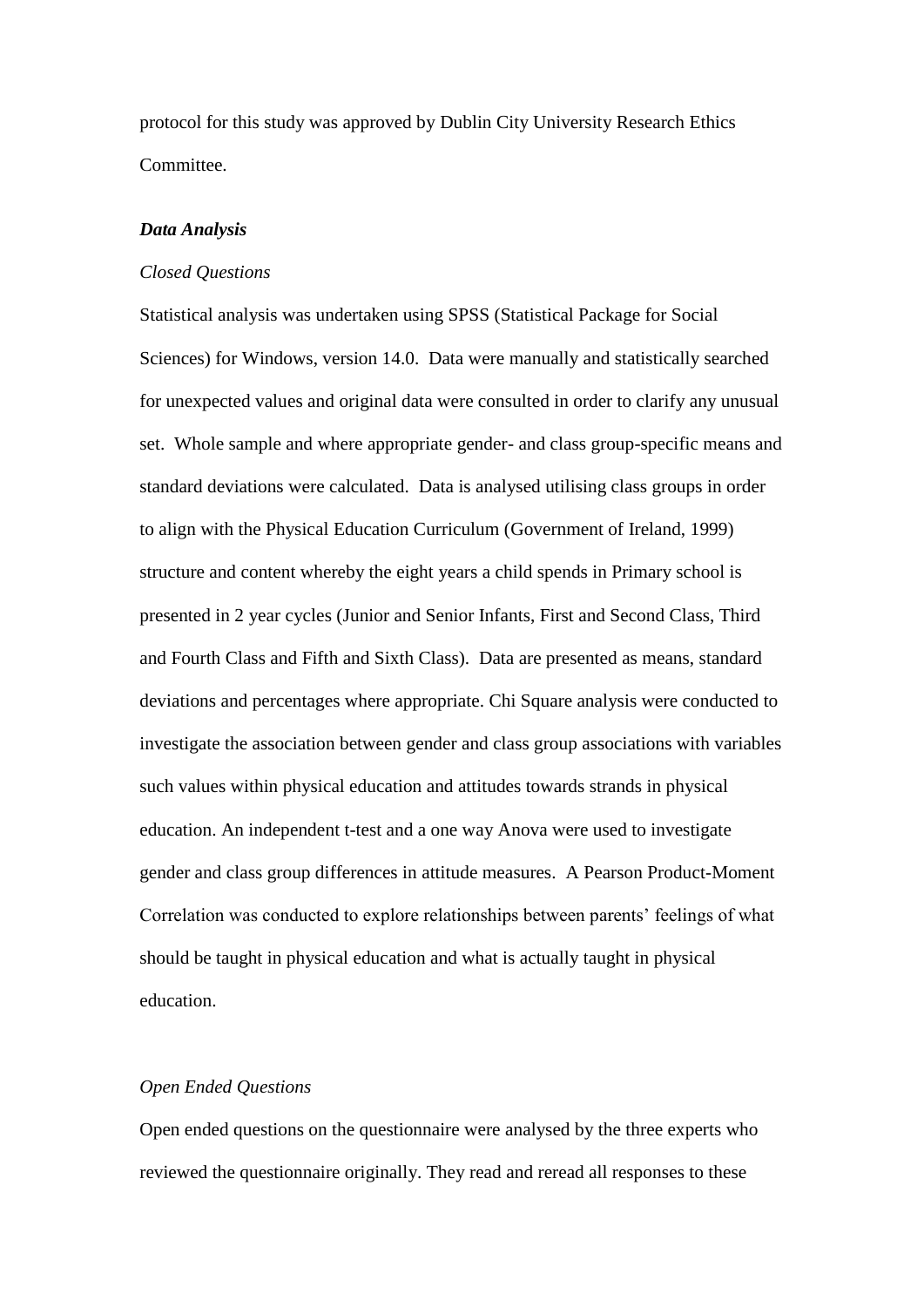questions independently and determined a set of categories that would best represent the issues from the parents' perspective. Each expert coded a response for each openended question from 20 questionnaires. The original categories determined were then reviewed, discussed and clarified and a further 20 questionnaires each were coded and reliability established at an acceptable 82%. Categories determined included health and fitness, who taught physical education, programme content, competition, time allocated to physical education and enjoyment of physical education. Using NVivo (QSR NVivo version 10) the qualitative responses from each of the four open-ended questions were coded to the agreed categories. Qualitative data was also analysed for word frequencies.

#### **Results and Discussion**

The results from the demographic data will be presented initially followed by presentation and discussion of the remaining data using the theoretical attitude constructs which guided the design of the questionnaire supported by the literature.

## *Demographics*

A total of 300 questionnaires were returned representing a 60% return rate. Eightythree percent of the respondents were mothers and 16% were fathers. Since some literature suggests that fathers are more influential in shaping children's sport involvement (Lewko and Greendorfer 1988), it could be argued that the extent of parental influence might actually be underrepresented in this study. The questionnaires were completed on behalf of 53% sons (159) and 47% (141) daughters (age range 4-12, mean 8.68,  $SD \pm 2.417$ ), which was a representative sample of those attending the school. Figure 1 illustrates the participant children grouped by gender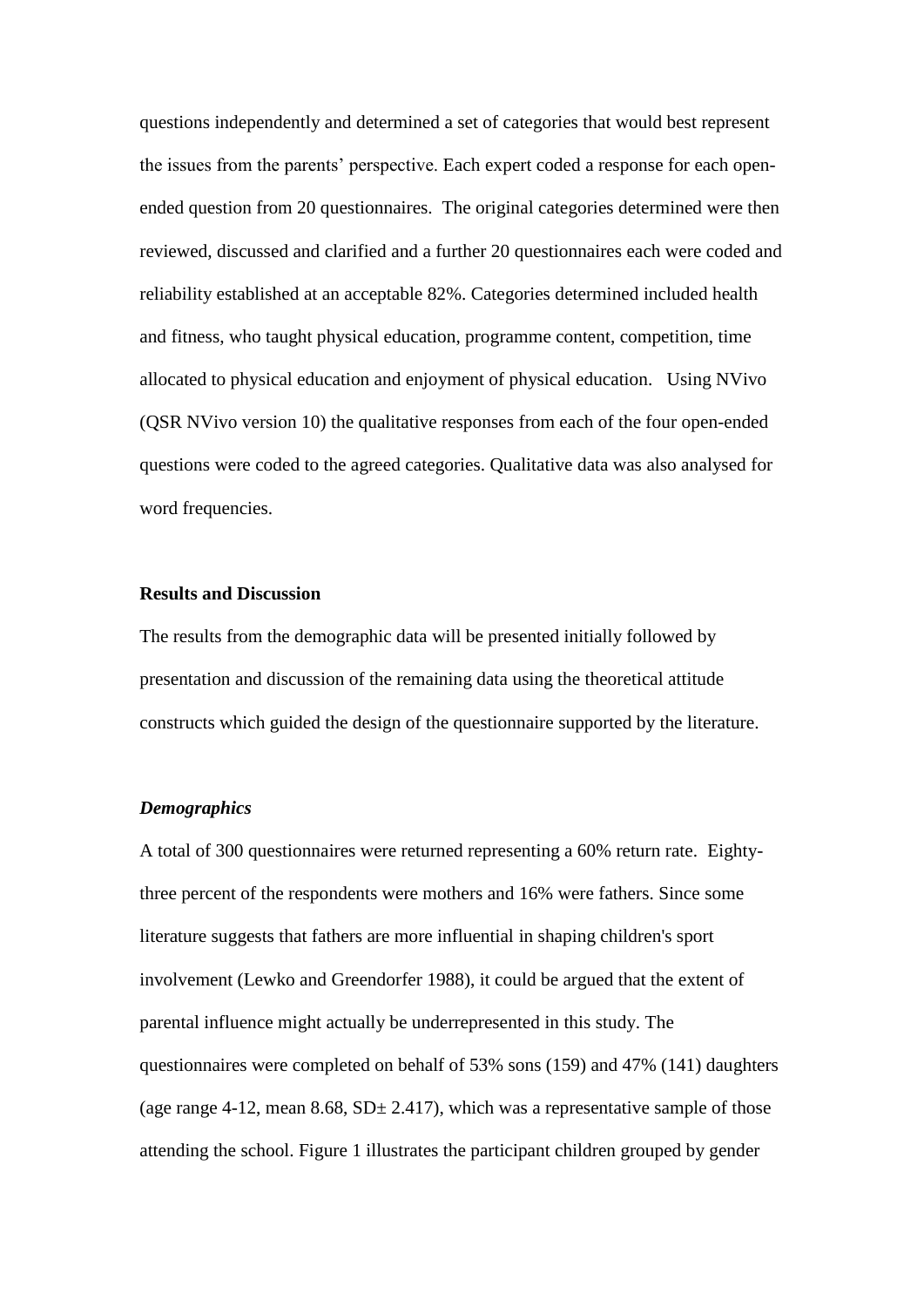and class group. The majority of respondents (51.5%) indicated that they live in the suburbs (population  $\leq 500,000$ ) and 39.4% live in a big city (population  $500,000+$ ). The remainder  $(9.1\%)$  live in towns (<50,000) or villages (<5000). One hundred and eleven (37.1%) parents had other children attending the same school. Five parents (1.7%) indicated that the child they were completing the questionnaire with had a physical disability.

[Insert Figure 1 here]

#### *Affective Component of Attitude Towards Physical Education in the School*

In this section the parent's and children's likes, dislikes, and feelings towards physical education; and their reporting of the value of physical education in their school (the affective component of attitude) are presented and discussed.

*Likes, dislikes and feelings towards physical education*

The majority of parents (90%) reported that their children had positive feelings towards physical education and 'enjoyable' or 'very enjoyable' was the most frequently expressed reason for this. Enjoyable physical education experiences seem to foster positive attitudes towards and encourage participation in physical education (Subramaniam and Silverman 2002; Prochaska *et al*. 2003). Around the world (Jones and Cheetham 2001; Lake 2001; O'Sullivan 2002; Macdonald *et al*. 2005; Dyson 2006; Smith and Parr 2007) participation in physical education is perceived by pupils as a break from the rest of school life, an opportunity for non-serious non-academic socialising that is about fun and enjoyment. The primary school curriculum in Ireland includes fun and enjoyment as a key vehicle to promote lifelong physical activity participation (Government of Ireland 1999b). From the responses recorded by parents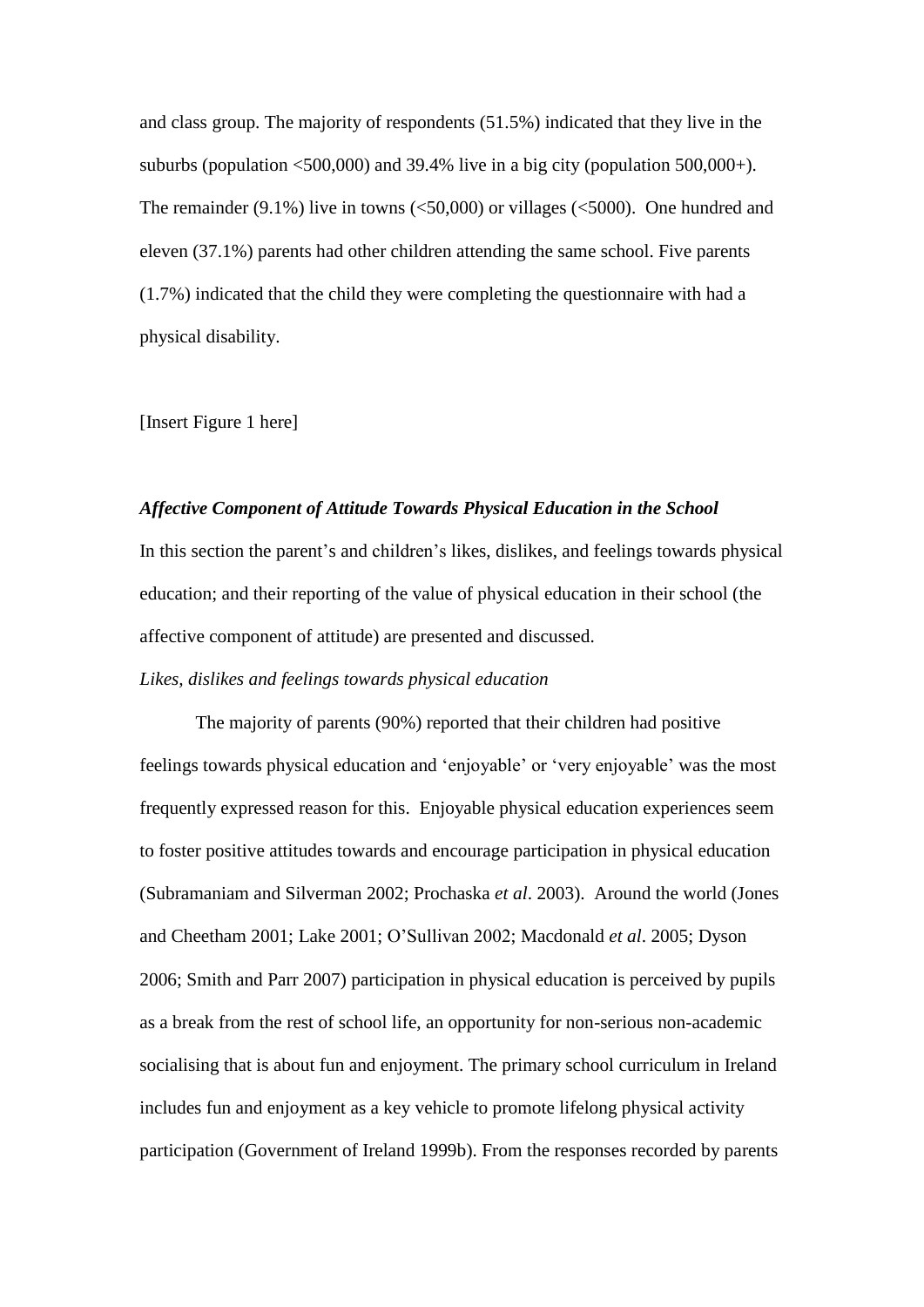in this study, it can be seen that 88.2% of children have fun in physical education and 70.6% like the variety of activities offered by their teachers. Although the children described their physical education experience as fun, the concept of fun has rarely been explored in physical education beyond descriptive investigations of what children say about their experiences (Garn and Cothran 2006). While some researchers see fun as a long-term intrinsic affect linked to movement participation that is critical to physical education (Prochaska *et al.* 2003), others have defined fun as a short-term extrinsic construct that is a limited outcome of physical education (McNamee and Bailey 2010). Despite the shortcomings of primary physical education provision outlined earlier in this article, almost all Irish children identify physical education as the school subject they most enjoy (Broderick and Shiel 2000; Blinded for review 2011). Tannehill *et al*. (2015) suggest Irish children value physical education experiences, suggesting that such experiences allow them to be with friends, try a variety of activities, have fun and be outside. Despite these different meanings the concept of fun is a recurring one in children's descriptions and understanding of physical education (Dismore and Bailey 2011) and is an important feature of meaningful experiences in physical education for young children (Beni *et al.* 2017).

Although parents reported that their children liked physical education quite a large number reported that their child felt they were better at other subjects (57.8%) than they were at physical education. The positive to be taken from this is that children do not feel they have to excel in physical education in order to enjoy or have fun in the subject. Despite many feeling that they may not be as good at physical education as other subjects, parents reported that 93.6% of their children would choose to do physical education even if they did not have to. There was only a slight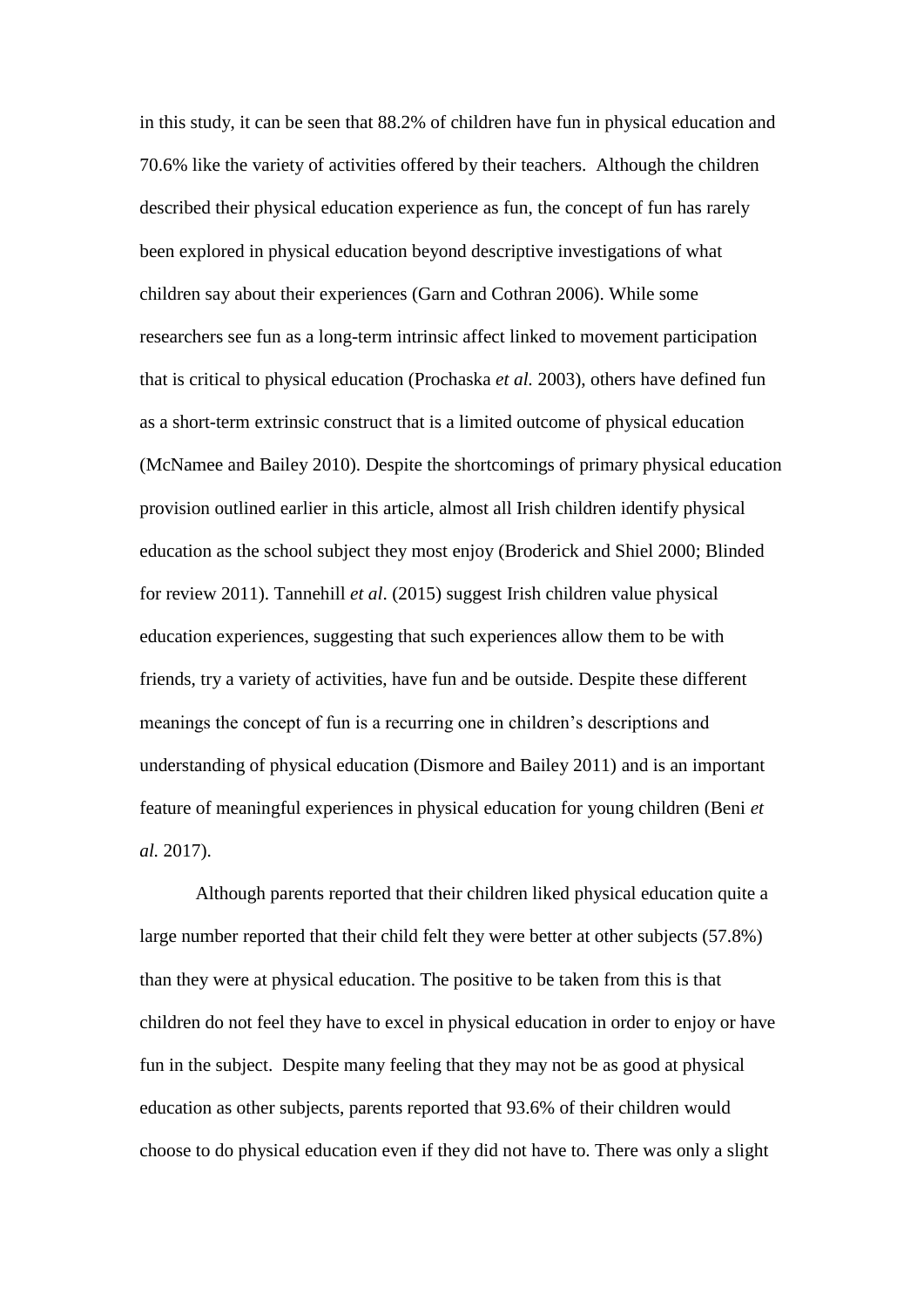difference in the responses between boys and girls with 5.2% of boys choosing not to do physical education compared to 8.1% of girls.

## *Value of physical education in school*

Children (60.8%) felt that the time given to physical education was too short. In addition to 61% of parents in this study felt that the school's time allocation to physical education should be increased. This was further highlighted in the openended questions where parents were asked for further comments and over 15% of responses were coded to the 'time' category. They reiterated that they would like more physical education for their children. The responses from these parents ranged from increasing physical education to twice a week to scheduling daily physical education:

*'It's too short, more PE with more variety'*.

*'I would like to see more PE at least twice per week' 'I think they should have longer than 40mins once per week' 'PE is important and would like to see them have PE twice per week at least. PE should be an integral part of each school day, on the same footing as any* 

*class'.*

*'PE should be daily'.*

The time allocated to physical education in the study school was 45 minutes with the Curriculum (1999a) recommendation being at least 60 minutes each week. Internationally the average time offered to physical education lessons during the primary school phase is 97 minutes per week (range of 25-220 minutes) (UNESCO 2014) well above the time reported in this study but within the average time allocated (46 minutes) in Ireland as reported by Woods and colleagues (2010). The European Commission (2015) advocated for 'the minimum physical education taught time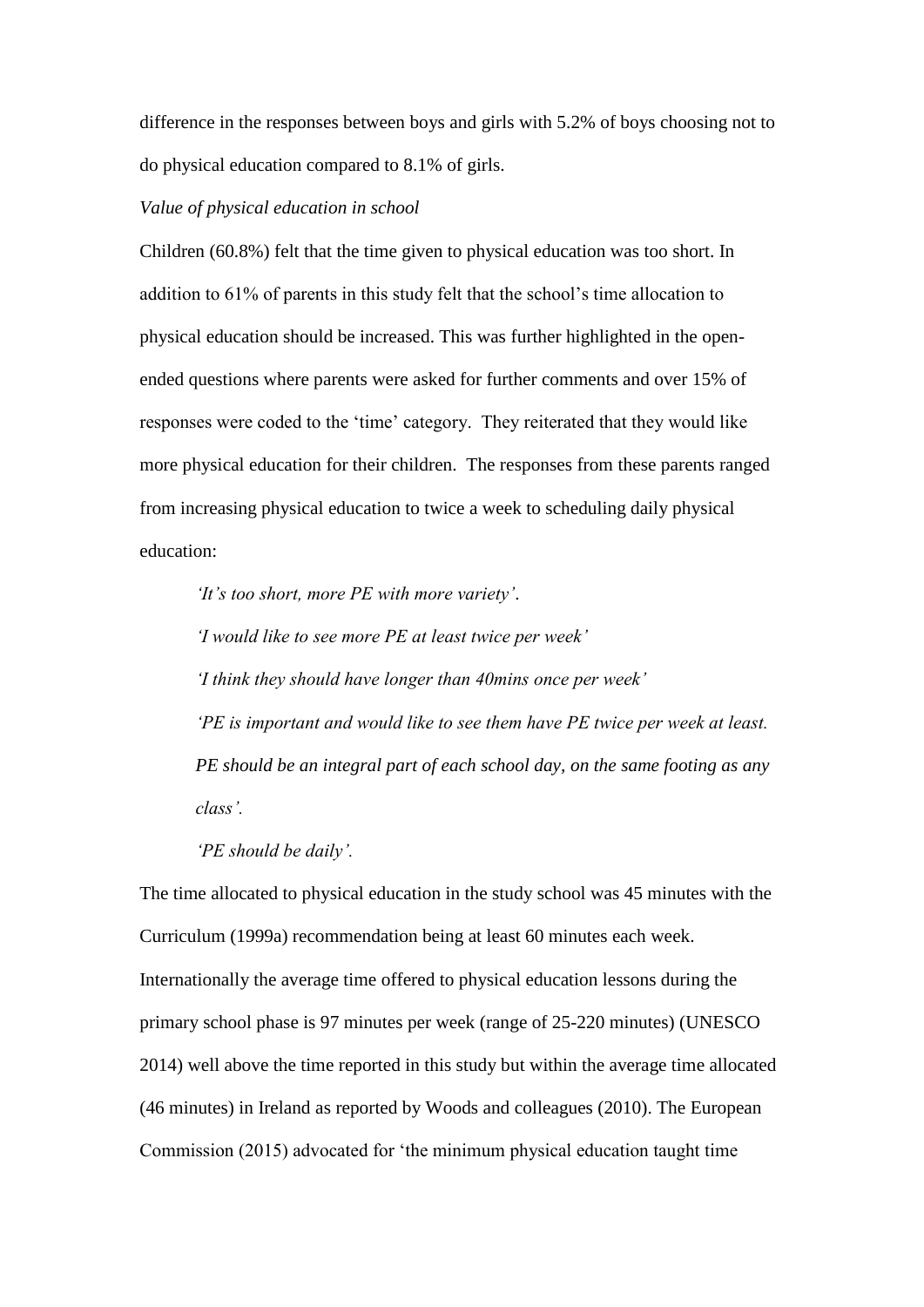recommended during compulsory education period should be increased to at least 5 lessons per week  $({\sim} 5 \text{ hours})'$  (p.13).

A few parents highlighted in the open-ended questions that it was a '*shame*' and a '*pity*' when lessons were cancelled as a '*punishment for minor infringements in class*'. One parent pointed out that physical education was '*regarded as a treat to be cancelled if the pupils misbehave during the week as opposed to part of the curriculum*<sup>'</sup>. These negative feelings reported by parents and children demonstrate that they feel that physical education lessons are not valued by some teachers in the school.

Parents were asked to rate a number of statements representing their feelings towards what they ideally felt their child's physical education lessons should do and what they actually did do. When identifying their feelings about what physical education actually does teach their children 63.4%, in this study, indicated that their child is taught to play team sports, 62.6% team sports skills and interestingly fitness was emphasised by over half of respondents (54.4%) although it is not a component of the curriculum taught in the study school directly. A Pearson Product-Moment Correlation was conducted to explore these relationships. Strong (\*\*) relationships were noted between many of the parent's responses to the statements, most particularly in the area of improving fitness, teaching sports skills and teaching children how to play sports skills. Parents, in the case of these statements, felt that their child's physical education lessons should address these areas more even though they did feel they were being taught in school, these also showed significance (\*  $P\leq$ 0.05). (See Table 1. for further details). Parents also felt that teaching individual sports skills and teaching how to play individual sports skills should be taught but they felt less strongly that these activities were being taught in their children's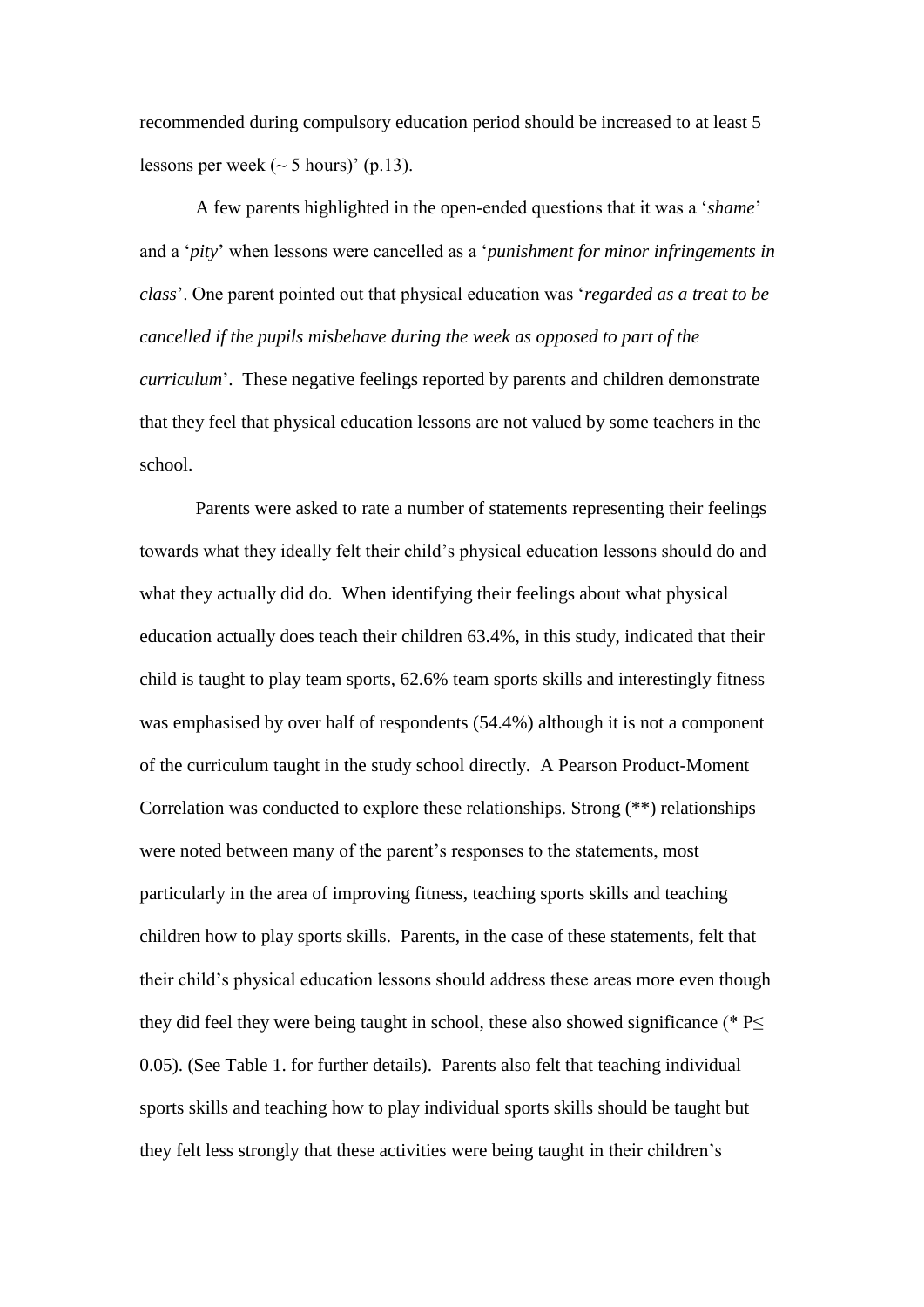physical education classes. Finally, dance was the area most felt was not being taught but only felt somewhat strongly about its inclusion in their child's physical education lessons.

| Actually              | Should do           | Improve   | Teach team    | Teach to  | Teach      | Teach to   | Teach    | Teach        |
|-----------------------|---------------------|-----------|---------------|-----------|------------|------------|----------|--------------|
| $Does \perp$          | $\rightarrow$       | fitness   | sports skills | play team | individual | play       | dance    | recreational |
|                       |                     |           |               | sports    | sports     | individual |          | games        |
|                       |                     |           |               |           |            | sports     |          |              |
| Improve               | Pearson Co          | 282**     | $315***$      | 0.069     | .124       | 0.091      | $-0.036$ | 0.041        |
| fitness               | Sig. (2-tailed)     | $0.000*$  | $0.000*$      | 0.246     | $0.039*$   | 0.129      | 0.555    | 0.495        |
| Teach team            | Pearson Co          | .190**    | $.250***$     | $.212**$  | 0.023      | 0.029      | $-0.115$ | $-0.037$     |
| sports skills         | $Sig.$ (2-tailed)   | $0.001*$  | $0.000*$      | $0.000*$  | 0.706      | 0.630      | 0.057    | 0.538        |
| Teach to              | Pearson Co          | .196**    | 244**         | 320**     | 0.063      | 0.056      | $-0.002$ | 0.040        |
| play team<br>sports   | Sig. (2-tailed)     | $0.001*$  | $0.000*$      | $0.000*$  | 0.299      | 0.356      | 0.978    | 0.513        |
| Teach                 | Pearson Co          | $.180***$ | $209**$       | $.224***$ | 299**      | .288**     | 0.042    | 0.053        |
| individual<br>sports  | Sig. (2-tailed)     | $0.003*$  | $0.000*$      | $0.000*$  | $0.000*$   | $0.000*$   | 0.494    | 0.388        |
| Teach to              | Pearson Co          | .222**    | $.275***$     | .240**    | $.364***$  | .375**     | 0.050    | 0.046        |
| play                  |                     |           |               |           |            |            |          |              |
| individual            | $Sig.$ $(2-tailed)$ | $0.000*$  | $0.000*$      | $0.000*$  | $0.000*$   | $0.000*$   | 0.412    | 0.451        |
| sports                |                     |           |               |           |            |            |          |              |
| Teach                 | Pearson Co          | 0.062     | $.172**$      | 0.071     | .119       | .115       | .258**   | .129         |
| dance                 | Sig. (2-tailed)     | 0.305     | $0.004*$      | 0.236     | $0.049*$   | 0.057      | $0.000*$ | $0.033*$     |
| Teach                 | Pearson Co          | 0.092     | 0.116         | .135      | 0.033      | 0.033      | 0.017    | .195**       |
| recreational<br>games | Sig. (2-tailed)     | 0.121     | 0.051         | $.024*$   | 0.583      | 0.587      | 0.780    | $0.001*$     |

Table 1. Correlation between 'what my child's physical education lessons should do' and 'what my child's physical education lessons actually do'. \* denotes where  $p \leq$ 0.05 and \*\* denotes a strong relationship (where  $r = 1 - 2.9$  is small;  $r = 0.3 - 0.49$  is medium and  $r = 0.5 - 1.0$  is large.)

# *Cognitive Component of Attitude Towards Physical Education in the School*

Parent's and children's attitude towards the goals, aims, and importance of physical education; and the most and least important skills and activities in physical education in their school (the cognitive component of attitude) are presented and discussed in this section.

## *Goals, aims and importance of the physical education programme*

Physical education lessons should provide children with opportunities to practise new

skills. Murphy and Ní Chróinín (2011) state that 'a broad experience in a supportive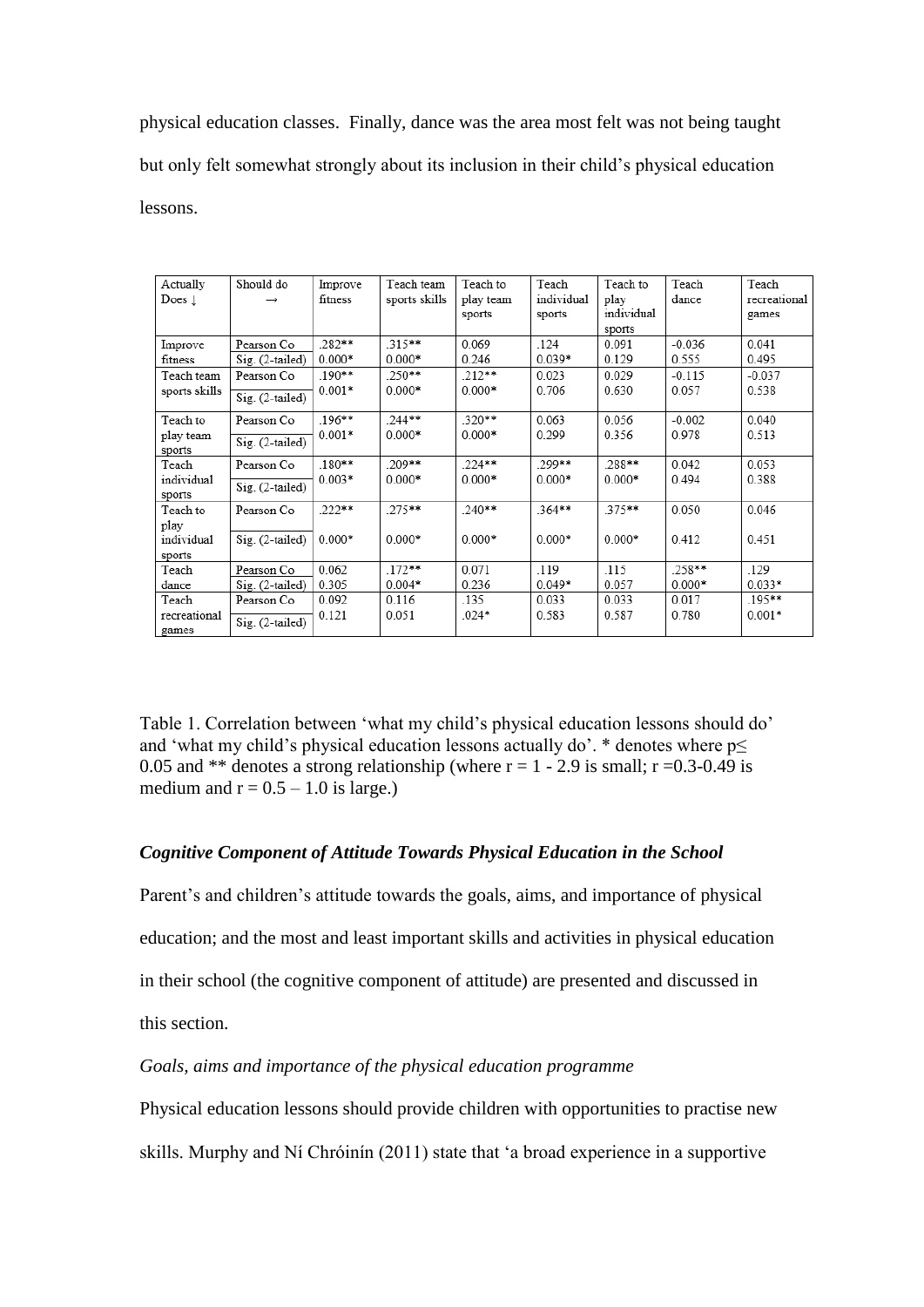environment gives children the best chance of being successful movers and a good chance of finding activities they enjoy and want to repeat' (p. 141). To support the category of health and fitness in the qualitative coding of parent's responses to the question, 'what was the most important contribution physical education made to their child's education' a word frequency analysis of the qualitative data was carried out. Health and fitness ranked as the most important with over 240 references (count for words including fitness, active, and health). Responses, for example, included the following;

*'A love of exercise and an introduction to as many different kinds of sport and exercise as possible'*

'*Teaches team participation and importance of physical activity in our age of obesity.'*

*'Being active and enjoying being active.'*

Parents have long been recognised as having an important role in influencing how physically active their children are (Brustad 1993; Biddle and Goudas 1996). When asked if the school provided enough lesson time for physical education and other physical activity 61.4% of parents indicated 'no'. Parents (55.7%) felt that they did not know enough about physical activity organised by the school after school. This contrasted starkly with parents' knowledge of what was available in the community with only 26.1% of parents not aware of what sport is available for their child in the community. When exploring the responses further it was noted that the parents of younger children (39.1% boys and 39.2% girls) knew less about what was available in the community compared to older children's parents (22.8% boys and 25.5% girls). *Importance of physical education*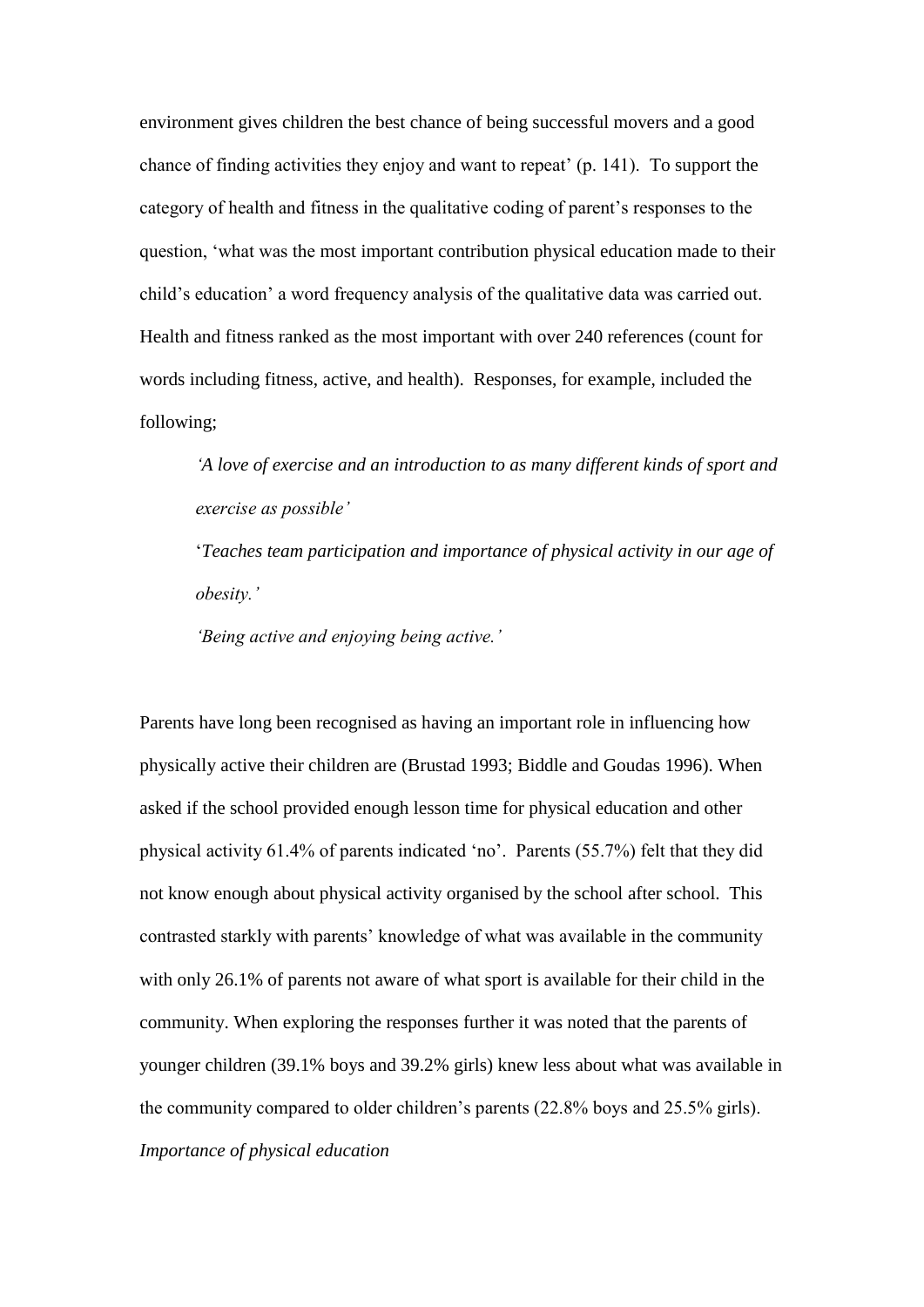Parents were asked to rank attitudes, values and character development outcomes of physical education classes which they felt were most and least important to their child's physical education (see Figures 2a and 2b). Fun and enjoyment was the thought by parents to be the most important attitude and value (98.5%) supporting the results discussed earlier further. The next outcome that parents thought was important for their child was 'teamwork' (97.3%). Interestingly 'participation in class' was not seen as an important value nor was 'competition'. Many would see 'competition' and 'sportsmanship and respect for officials' as related, however in the case of primary school children competition in sport does not feature in out-of-school sport for many of the National Governing Bodies of Sport, particularly those responsible for team games. 'Competition' was the least important outcome reported by parents for their child (95.7%). Perhaps linked to 'competition' being the least important value outcome was that 41.4% of parents reported that their child felt 'bad if I lose at PE or games'. In their reporting, parents value 'sportsmanship' and following chi-square tests significant was noted in particular for boys ( $p \le 0.003$ ). Similarly, significance was noted following cross tabulation with class groups ( $p \leq .009$ ) where parents reported 'sportsmanship and respect for officials' as more important for children in the fifth and sixth class group (23.3%) compared to those reporting on behalf of the younger class groups (5.8%-15.1%). Sport and health/fitness ideologies have been identified as the most influential discourses in physical education (Green 1998; Kirk 1999; Penney and Evans 1999; Lake 2001; Green 2008; Kretchmar 2008) and these are evident in the parents' responses. Garrett and Wrench (2007) highlight that the dominance of sport and health ideologies is a direct reflection of wider physical culture: 'the discourses that achieve dominance in physical education do so with support and close alignment to the hegemonic discourses of wider society' (p. 27). It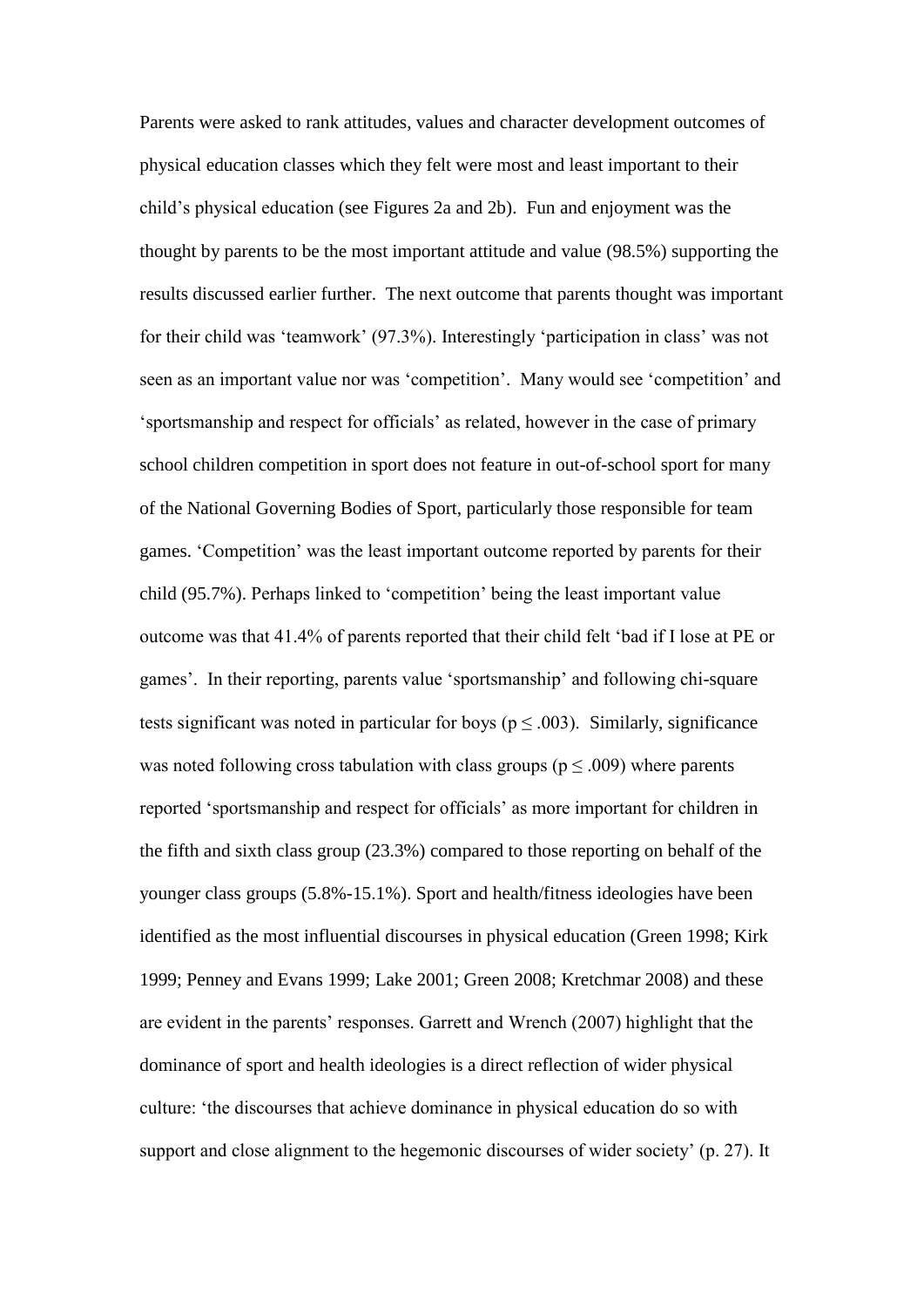may be that this discourse is what is informing parents as to what their children should be doing in physical education.



Figure 2a. Most important attitude, value and character development outcomes of physical education.



Figure 2b. Least important attitude, value and character development outcomes of physical education.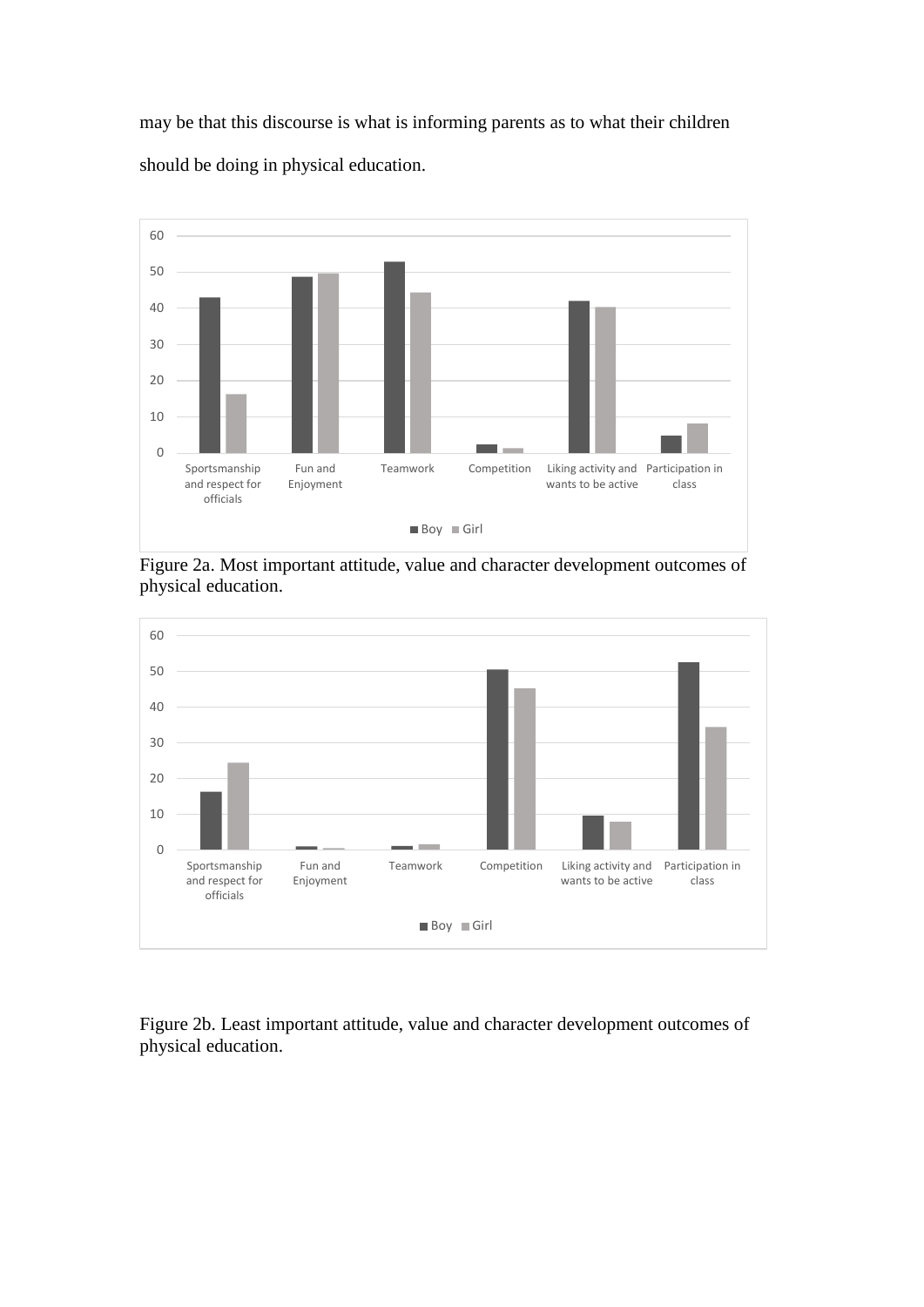When parents were asked to rank the most important and least important skills and activities for their child taught in physical education (see Figure 3a. and 3b.). Although not one of the strands of the physical education curriculum, 90.8% of parents ranked health and fitness as the most important skill and activity of a physical education programme. This further reinforces the dominant health discourses outlined previously and perhaps supports the aim of physical education which is to help children 'lead full, active and healthy lives' (Government of Ireland 1999b, p.2). Team games was also reported by parents as an 'important' skill and activity (93.9%) but very interestingly parents felt quite strongly that topics such as dance (92.2%) and gymnastics (86.7%) were the least important skills and activities taught in a physical education programme. It is interesting to note that there was very little difference in responses for boys and for girls with the most significant response ( $p \le 0.000$ ) occurring in the responses to the importance of dance. When skills and activities were cross tabulated with class groups, significance only occurred with health and fitness ( $p \le 0.020$ ), where parents of fifth and sixth class children felt this skill and activity was most important for this class group (32.2%) compared to the younger class groups (18% - 20.9%).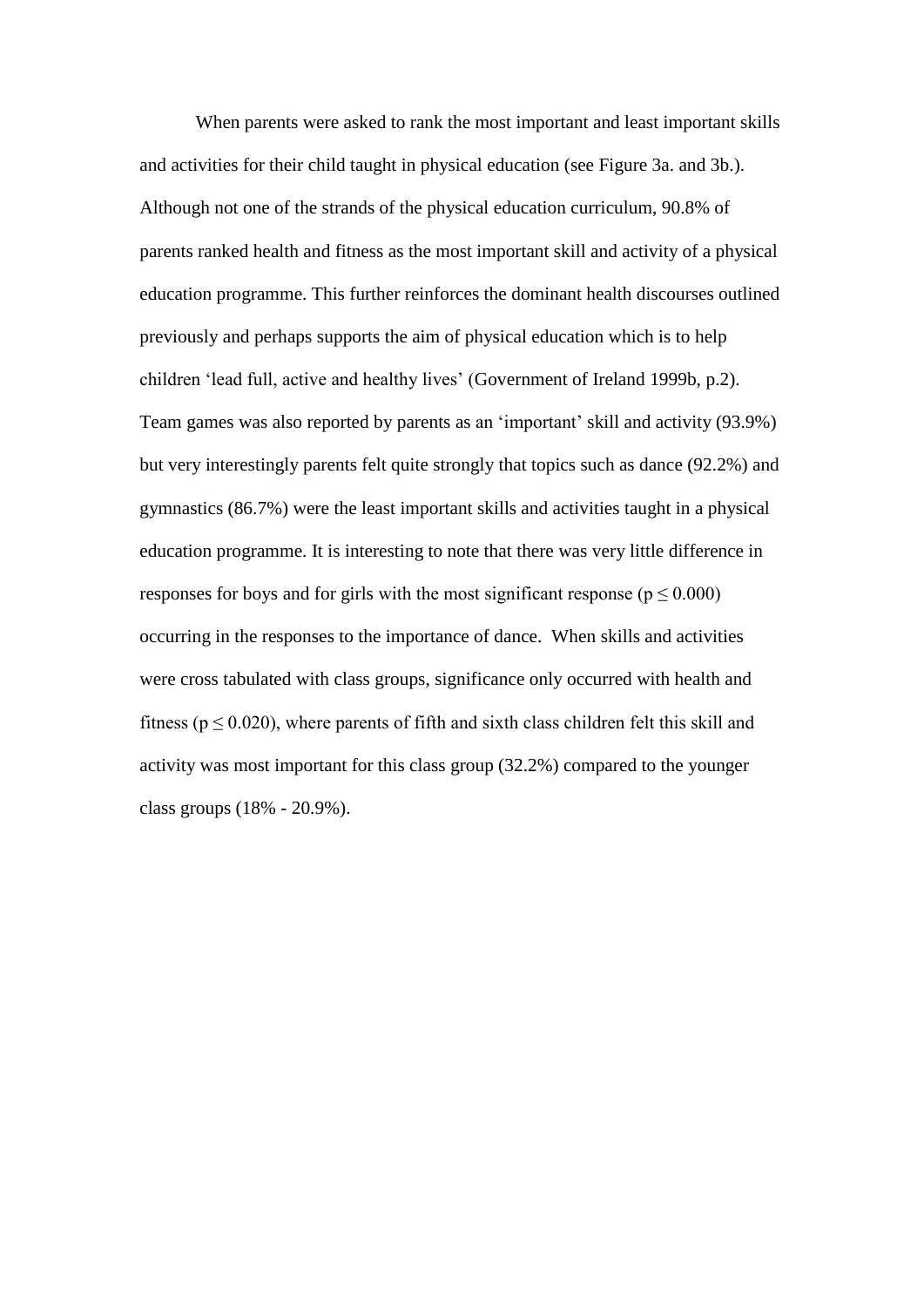

Figure 3a. Most important skills and activities taught in physical education.



Figure 3b. Least important skills and activities taught in physical education.

Although 81.6% of parents reported that physical education was considered either 'very important' or 'important' in their child's school and a strong part of its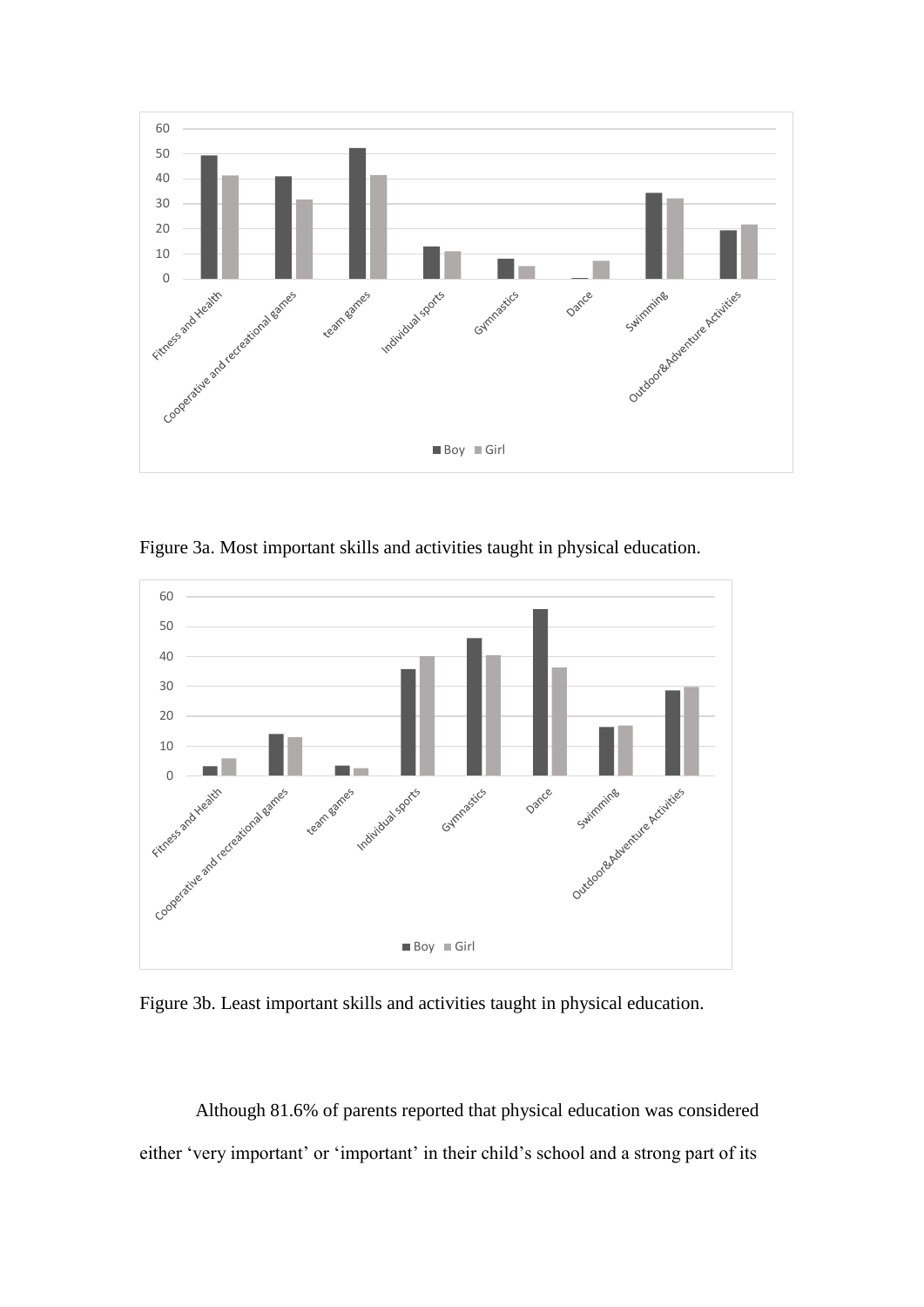ethos, 40% of parents in this study reported not knowing what their child was learning in physical education. Parents' 'failure to advocate for physical education and physical activity in schools is due at least in part to the lack of information available to them' (Woodward-Lopez *et al.* 2010, p. 29). Further to this, 91% of parents surveyed attended their child's Parent-Teacher Meeting but 73% admitted to not inquiring about their child's physical education. When asked if they had any further comments to add, some parents (3%) added that they would like to know more about their child's physical education programme and how their child was progressing in physical education. This parent's response encapsulates the general response;

'*I would like to know more about PE programme. My child says she enjoys PE but I didn't realise how much, often children don't tell about what goes on in school so written information would be beneficial*'.

From an international perspective, parent-teacher communication about pupil progress in general was far less frequent in Ireland than in most countries. Over half (58%) of parents internationally, were informed about their child's learning progress at least 3 times a year but in Ireland only 13% of parents were informed, the lowest frequency of all participating international countries according to Eivers and Clerkin (2013).

When the class teacher did not teach the physical education lesson parents (38.6%) reported that their child was taught by external coaches (cricket, Gaelic football and basketball). In support of 'specialists' teaching at primary schools, where the government policy is that the class teacher teaches all subjects including physical education, seven parents reported that they would like to see a specialist physical education teacher teach their child. The prevalence of games taught reported and supported by parents, coupled with their support of more teaching of games in the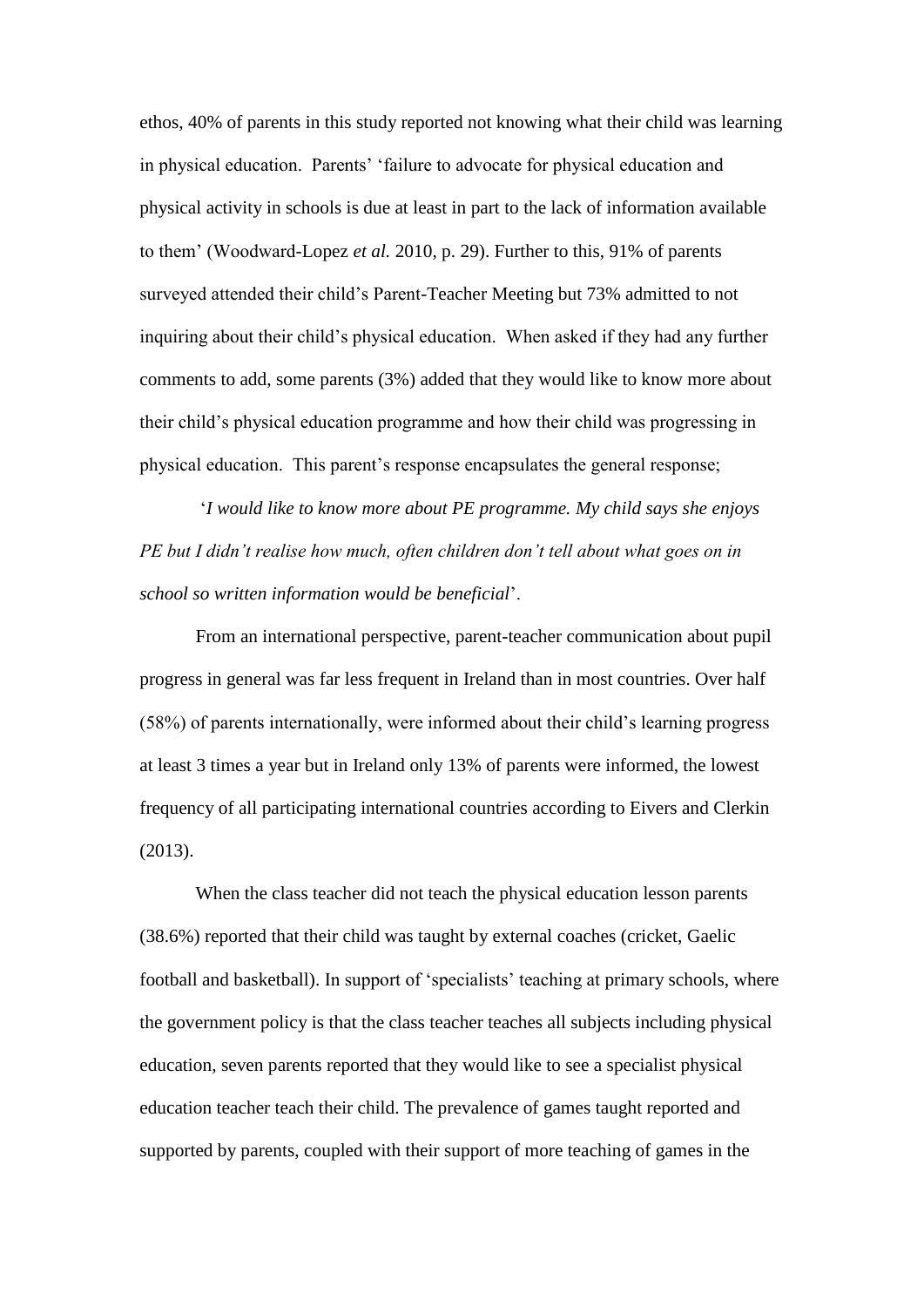school and including the teaching of physical education by external coaches, highlights the value of games in this particular primary school, by children, parents and teachers. As reflected in the prevalence of external providers in other countries (Griggs 2010), there is a consistent trend of national governing bodies such as the Gaelic Athletic Association (GAA), the Irish Rugby Football Union (IRFU) and the Football Association of Ireland (FAI) delivering large parts of the physical education programme in many Irish schools. This over-emphasis on team invasion games risks children not experiencing a broad and balanced programme as these coaches may be more concerned with developing the skills of students to partake in a particular sport outside school and promotion of the team game they represent than the holistic development of all children (Bowles and O'Sullivan 2012). The core areas of the Irish physical education curriculum (Government of Ireland 1999a) align with common elements of physical education curricula internationally including games, gymnastics, athletics, aquatics, dance and outdoor and adventure activities (Coulter and Ni Chroinin, 2013). The terms sport and physical education are often used interchangeably in school contexts, where sport and health shape what is understood by the term physical education (Green 1998; Hardman 2007; Coulter and Ni Chroinin, 2013).

## *Overall attitude – cognitive and affective components*

In order to achieve a total 'attitude score' for each child the sum of 14 items made up of 8 affective items (e.g. I enjoy PE and games lessons in school), and 6 cognitive items (e.g. I am good at sport) was calculated. Each item was rated using a Likert Scale of 1-4 with some scores inverted where negative statements were presented. A positive score was taken to lie between 26 – 44 and a negative score was any score less than 26. An independent samples t-test was conducted to compare attitude scores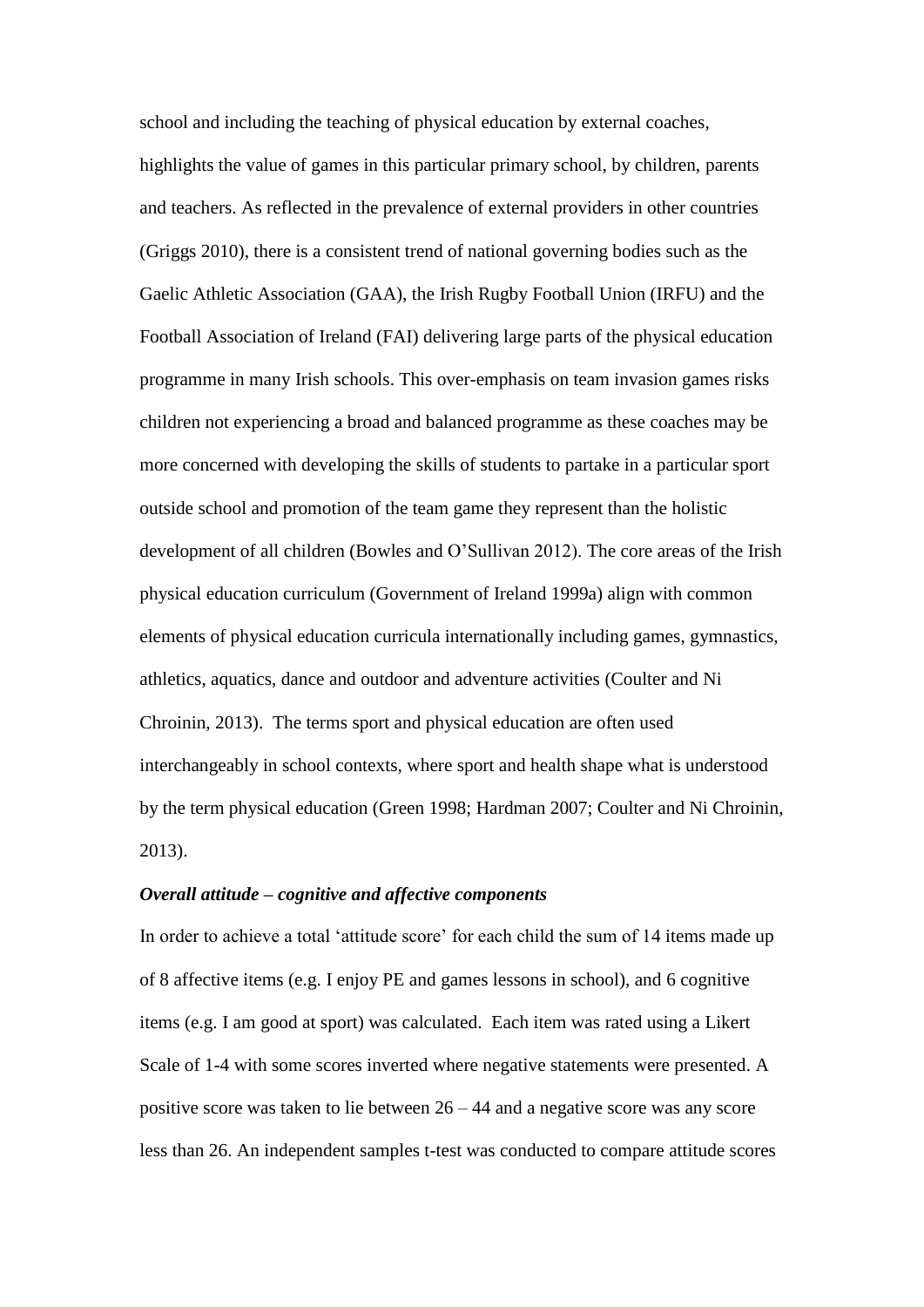for males (M=27.63, SD=3.44) and females (M=28.7, SD=4.09). There was a significant difference p=.025 and the magnitude of the difference was small (eta squared=0.02). An Anova was conducted to compare attitude scores across class groups. No significant differences were found between class grouping p=.983. Table 2. illustrates the attitude scores for each of the class groupings. It can be seen from the table that the least positive attitude score was a child in junior and senior class group (16) and the most positive score was from a child in the first and second class group (44). These findings support previous findings such as those from Trudeau and Shephard (2005) who highlighted that 'most young children have a very positive attitude towards PE' (p.89).

| Class Group             | N   | Mean  | Std. Deviation ± | Range     |
|-------------------------|-----|-------|------------------|-----------|
| Junior & Senior Infants | 52  | 28.19 | 3.8              | 16-36     |
| First & Second          | 59  | 28.32 | 4.2              | $22 - 44$ |
| Third & Fourth          | 58  | 28.08 | 3.8              | 19-37     |
| Fifth & Sixth           | 83  | 28.08 | 3.5              | $22 - 37$ |
| Total                   | 252 | 28.16 | 3.8              | 16-44     |

Table 2. Total attitude score for children

#### **Limitations**

There has been conflicting evidence for reliability of parents' reporting on behalf of their children even though in this case they are completing the questionnaire with their child. Some researchers have indicated that parents are reliable reporters (Burdette *et al*. 2004; Taylor *et al.* 2009) while other have concluded that parents over report (Bender *et al*. 2005; Krishnaveni *et al*. 2009).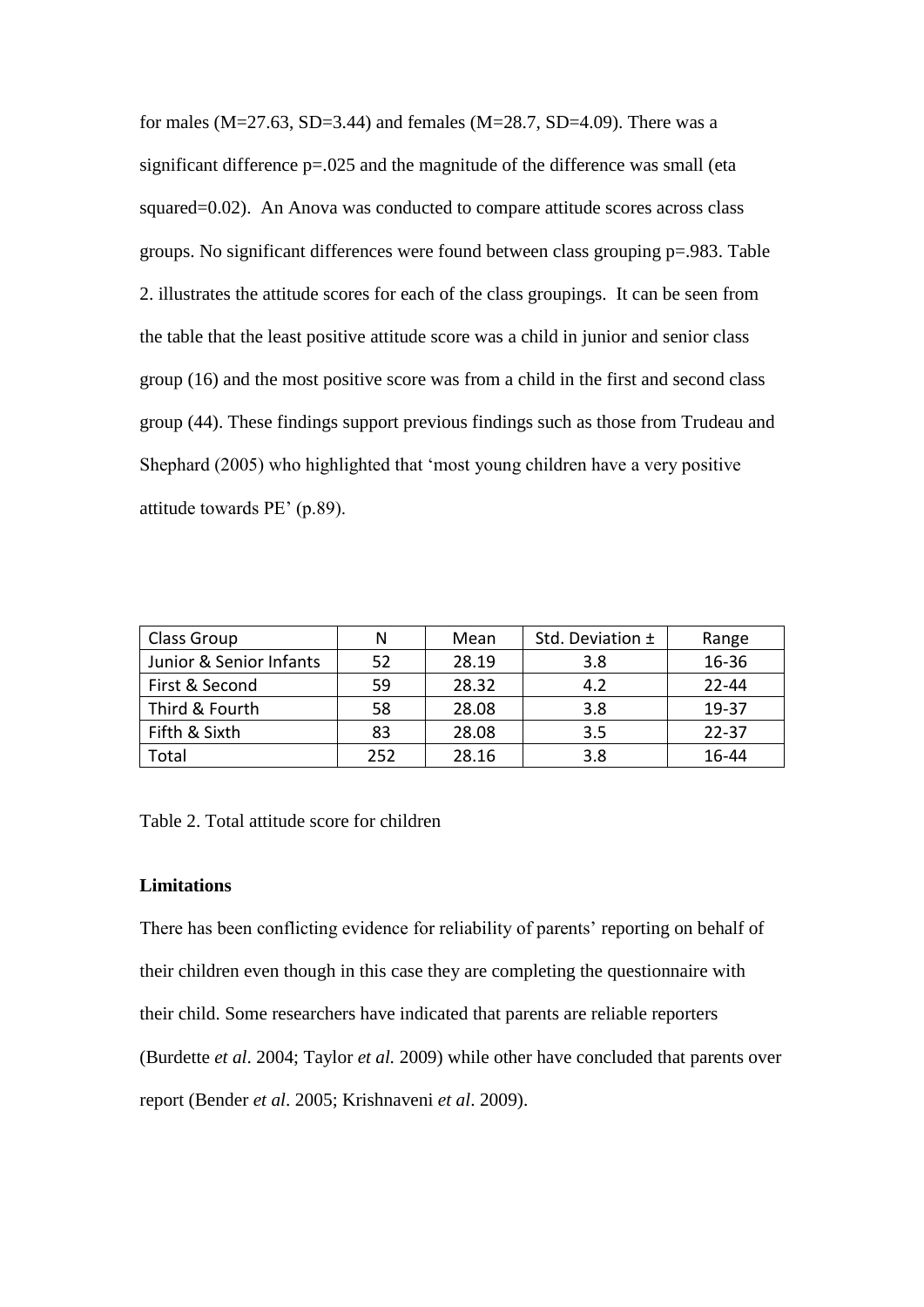Not all Irish primary physical education programmes are the same therefore the results of this case study may not be generalisable, however, it is possible to learn from this research and assume that there are some similarities with other schools. Even within the school there may be variation in teachers' physical education programmes. Another limitation of this study is that the nature and purpose of the study school's physical education programme was not defined. The parents were simply asked about their attitude towards their child's physical education programme.

#### **Conclusion**

Primary physical education has on the one hand been seen as important for benefits such as health, fitness, exercise, social interaction and skill development however, on the other hand it can be absent in practice and under-researched which does not help justify its presence in the curriculum (lisahunter, 2006). According to Sheehy (2011) the influence of parents over policy makers, other parents, and their children's attitudes in the promotion of primary physical education cannot be ignored.

In this study which explored the attitudes of parents and their children towards their child's school's physical education programme, both parents' and children's attitudes (both cognitive and affective components) are positive. If parents already have a belief that physical education is important then we just need to inform them as to what it is rather than convince them of its merits. If we want parents to support their child's learning in physical education and be involved in the promotion of their child's physical activity, they need to know what their child is learning and the activities they participate in during physical education.

Children reported physical education as fun and enjoyable although over almost two thirds reported that they were better at other subjects. Parents in the study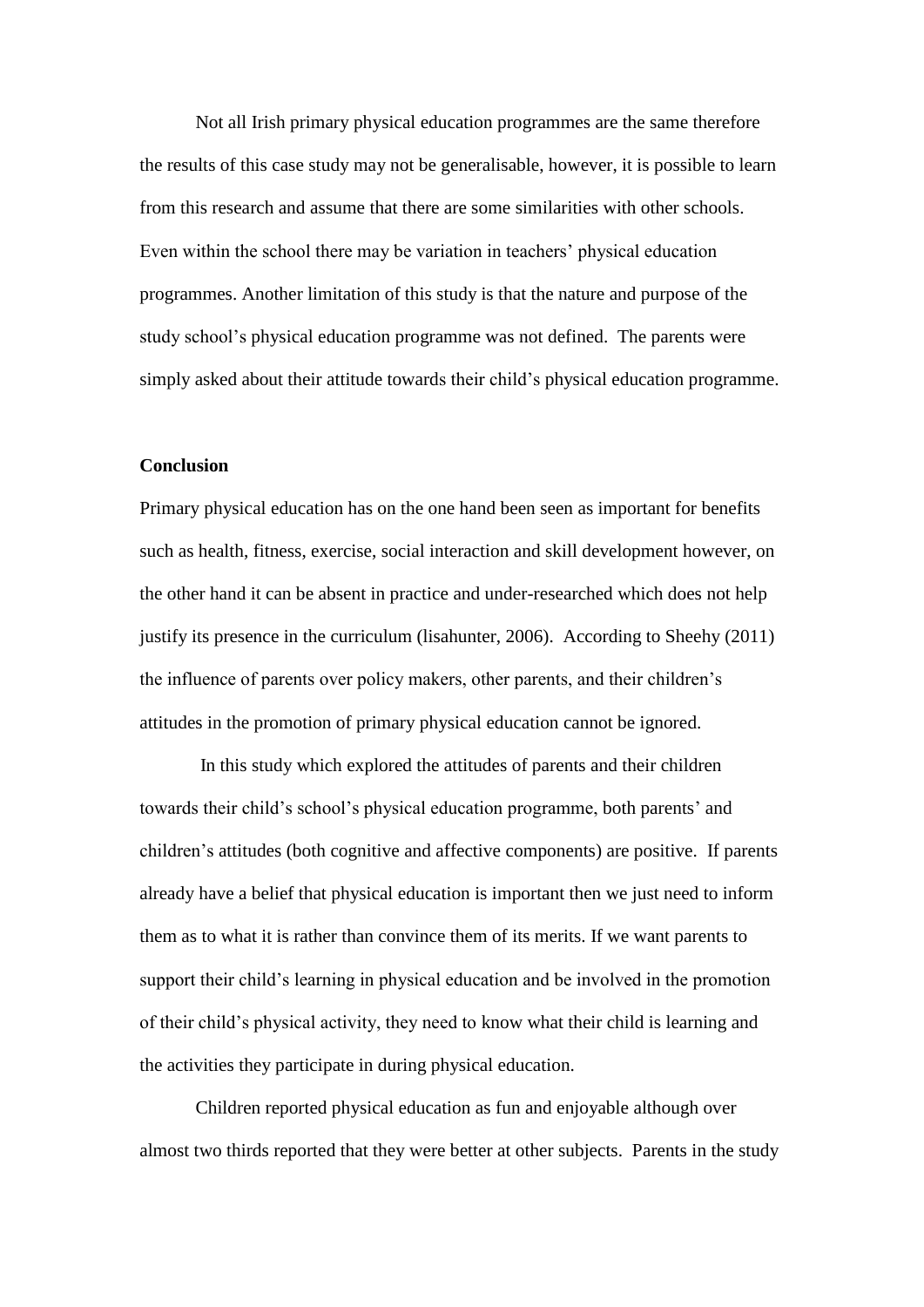felt that physical education was not valued enough in the school due to the lack of time given to the subject and some teachers cancelling lessons due to children's misbehaviour. Parents felt that although team sports skills and playing team sports was part of the school's physical education programme the school should be doing more of these types of activities along with health and fitness activities. They felt that teamwork and sportsmanship were important values and character development outcomes of a physical education programme. There was a lack of knowledge reported by parents around physical education programme content and parents did not seek this knowledge nor was this information shared with them unless they sought it.

To ensure parents have positive attitudes and are well informed about their child's learning in physical education, teachers and principals take professional responsibility as educators and ensure a two-way communication with parents. Teachers can play a major role by providing the right opportunities and experiences for children to improve their disposition towards physical education which may in turn help improve attitude towards physical education (Silverman and Subramaniam 1999). Teachers must encourage children to share with their parents what they did in physical education lessons and parents must ensure they seek this information in order to have a holistic view of their child's learning across the cognitive, affective and physical domains. Ways to ensure parents support their child learning in physical education need to be explored. There are a number of suggestions to help with the sharing of this information, already being used, such as: understanding parental contexts and communicating accordingly; using physical education associations and advocacy for the subject; displaying school physical education and physical activity policies on the school's websites; advertising the physical education programme on the school newsletter with photographs showing the children participating in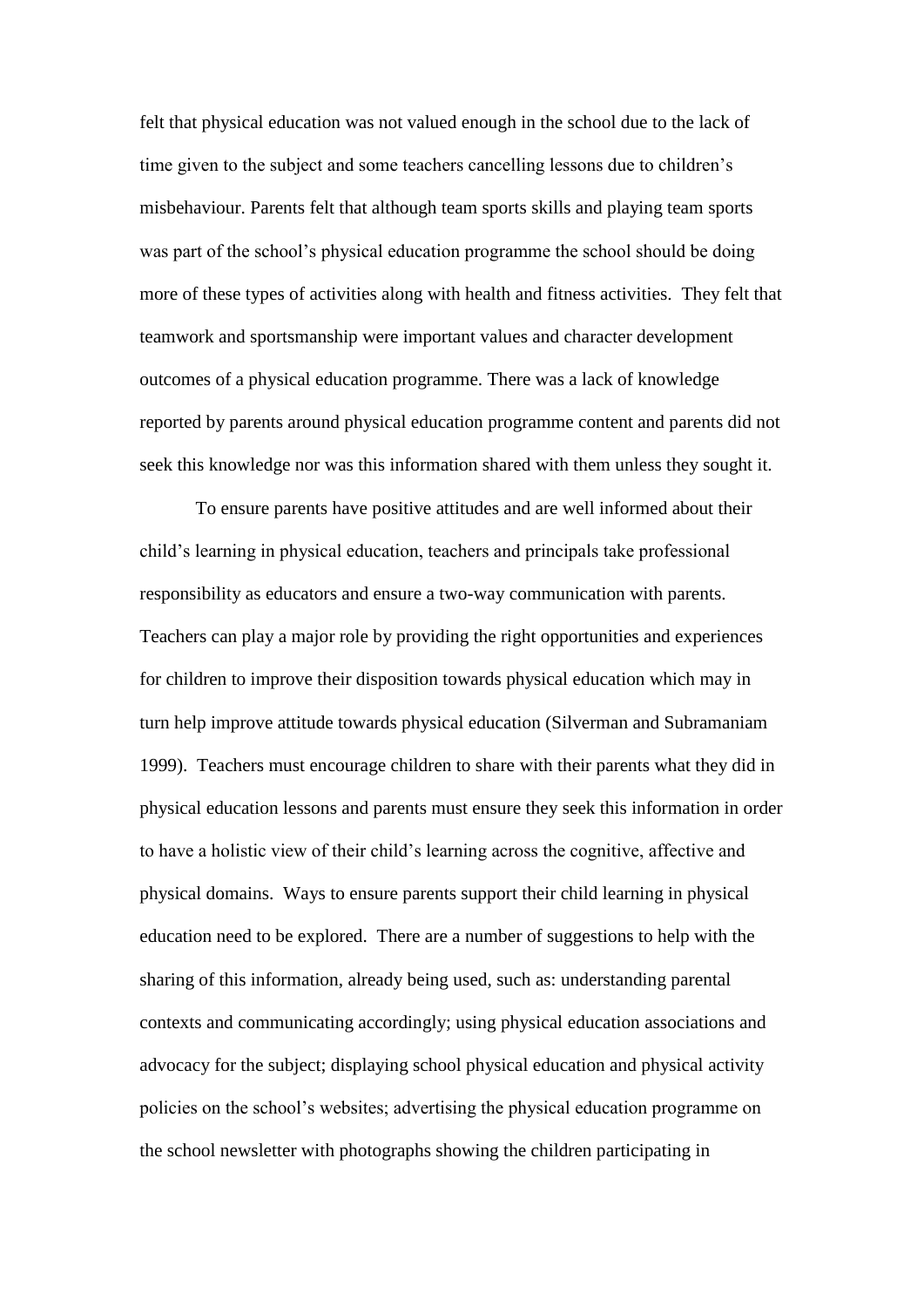particular activities; using 'class dojo' or similar web based sharing platforms to share photographs of each weeks activities which can be used to prompt discussions about physical education activity at home and hosting information evenings and invitations to 'come and watch a PE lesson' have also proved useful in some schools. These and other methods need to be examined and best practice shared amongst teachers and schools.

Certain features of the curriculum such as dance and, gymnastics were not valued by parents in this study nor were they deemed important skills to be developed. All strands of the curriculum need to be advocated for and any perceived confusion which may exist around these areas and their inclusion in the curriculum needs to be alleviated. Parents view that sport is seen as synonymous with physical education, must be challenged and the view that physical education has a separate identity which sport is part of must be advocated for.

Although the parents' responses have been shared here, further research needs to be carried out to explore how and where these 'factual ideas' originate; and the behavioural component which determines how one reacts towards physical activity and physical education also needs further exploration to ensure that parents and their children react positively towards all aspects of physical education and physical activity. This study focused on attitude (affective and cognitive) alone, without investigating how they predict an outcome (behaviour). A critical next step in this line of research is to gather data on the children's physical education lesson content and the extent of their engagement and participation levels to determine the relationship between parents' and children's attitudes and their actual physical education participation behaviour.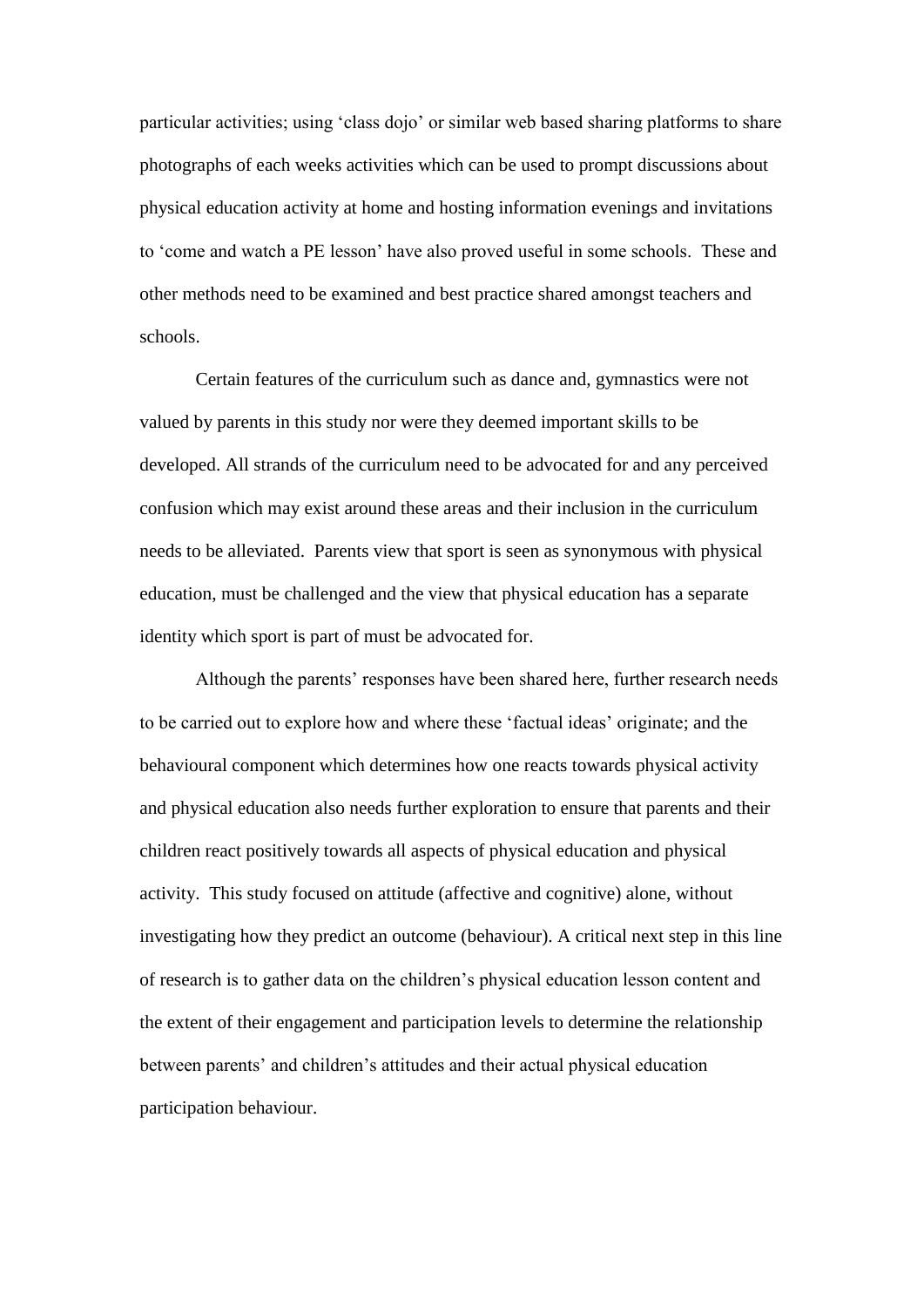## **References**

- Anderson, K.J., and Minke, K.M. 2007. Parent involvement in education: Toward an understanding of parents' decision making. *The Journal of Educational Research,* **100,** 311–323
- Bailey, R. 2006. Physical education and sport in schools: A review of benefits and outcomes. *Journal of School Health*, **76** (8) 397-401.
- Bailey, R., Armour, K., Kirk, D., Jess, M., Pickup, I., Sandford, R., and BERA Physical Education and Sport Pedagogy Special Interest Group, 2009 The educational benefits claimed for physical education and school sport: an academic review, *Research Papers in Education*, **24** (1) 1-27.
- Bender, J. M., Brownson, R. C., Elliott, M. B., and Haire-joshu, D. L. 2005. Children's physical activity: using accelerometers to validate a parent proxy record. *Medicine & Science in Sports & Exercise*, **37** (8) 1409-1413.
- Beni S., Fletcher, T. and Ní Chróinín, D. 2017. Meaningful experiences in physical education and youth sport: A review of the literature. Quest **69**, 291–312.
- Biddle, S., and Goudas, M. 1996 Analysis of children's physical activity and its association with adult encouragement and social cognitive variables. *Journal of School Health* 1996: **66**, 75-8.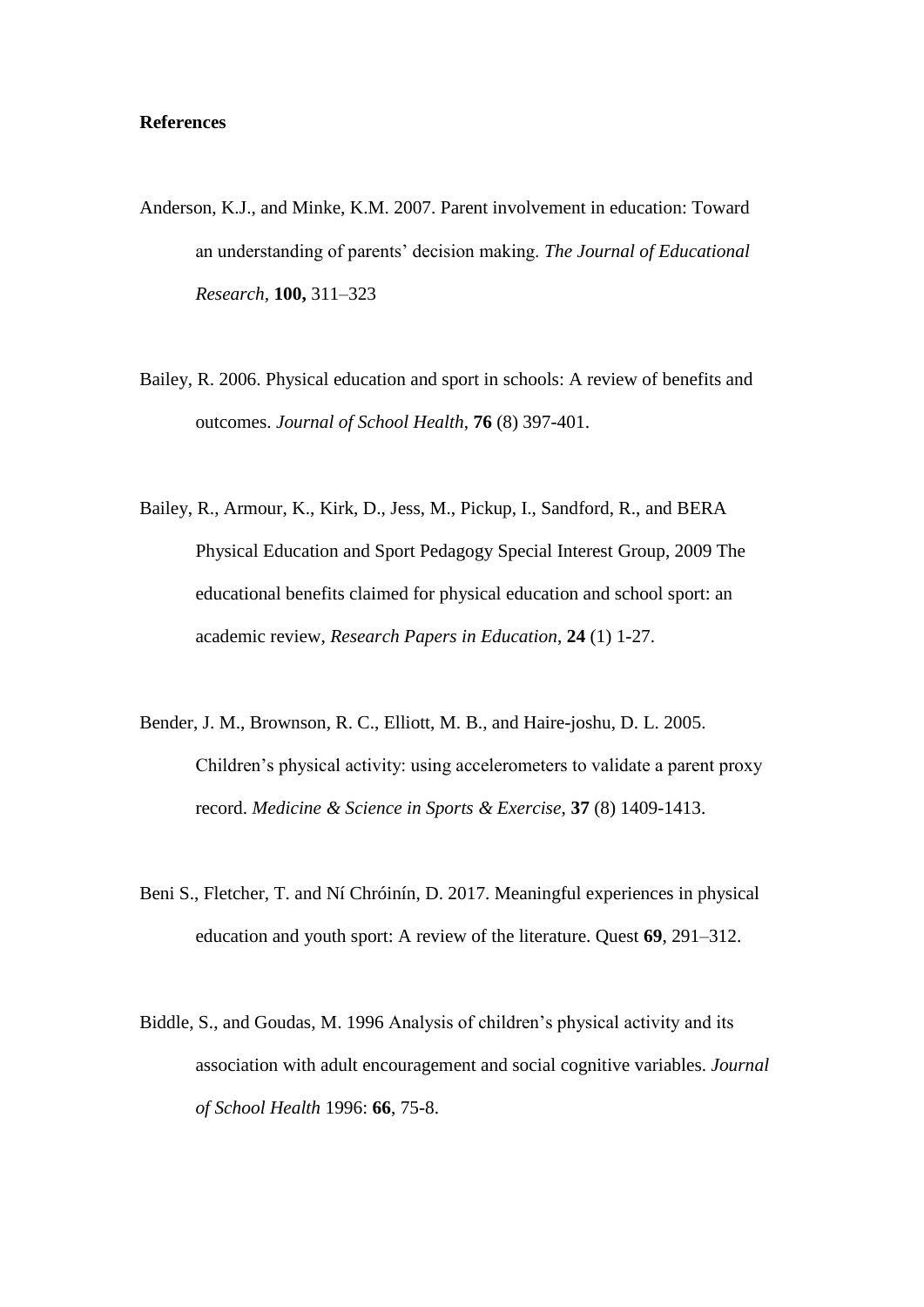- Biddle, S., and Mutrie, N. 2008 *Psychology of Physical Activity: Determinants, Wellbeing and Interventions*. 2nd Edition, Routledge, London.
- Birchwood, D., Roberts, K., and Pollock, G. 2008. Explaining differences in sport participation rates among young adults: Evidence from the South Caucasus. *European Physical Education Review*, **14**, 283-298.
- Blankenship, J. 2000. Saving PE: The Oregon Story, *Northwest Education*, **6** (1), 36-41.
- Bois, J.E., Sarrazin, P.G., Brustad, R.J., Trouilloud, D.O., & Cury,F. 2005. Elementary schoolchildren's perceived competence and physical activity involvement: The influence of parents' role modeling behaviors and perceptions of their child's competence. *Psychology of Sport and Exercise, 6***,**  381–397.
- Bowles, R., & O'Sullivan, M. 2012. Rhetoric and reality: the role of the teacher in shaping a school sport programme. *Physical Education & Sport Pedagogy*, **17**:3, 303-316.
- Broderick, D., and Shiel, G. 2000. *Diet and activity patterns of children in primary schools in Ireland*. Dublin, Ireland: St Patrick's College.

Burdette, H.L., Whitaker, R.C., and Daniels S.R. 2004. Parental Report of Outdoor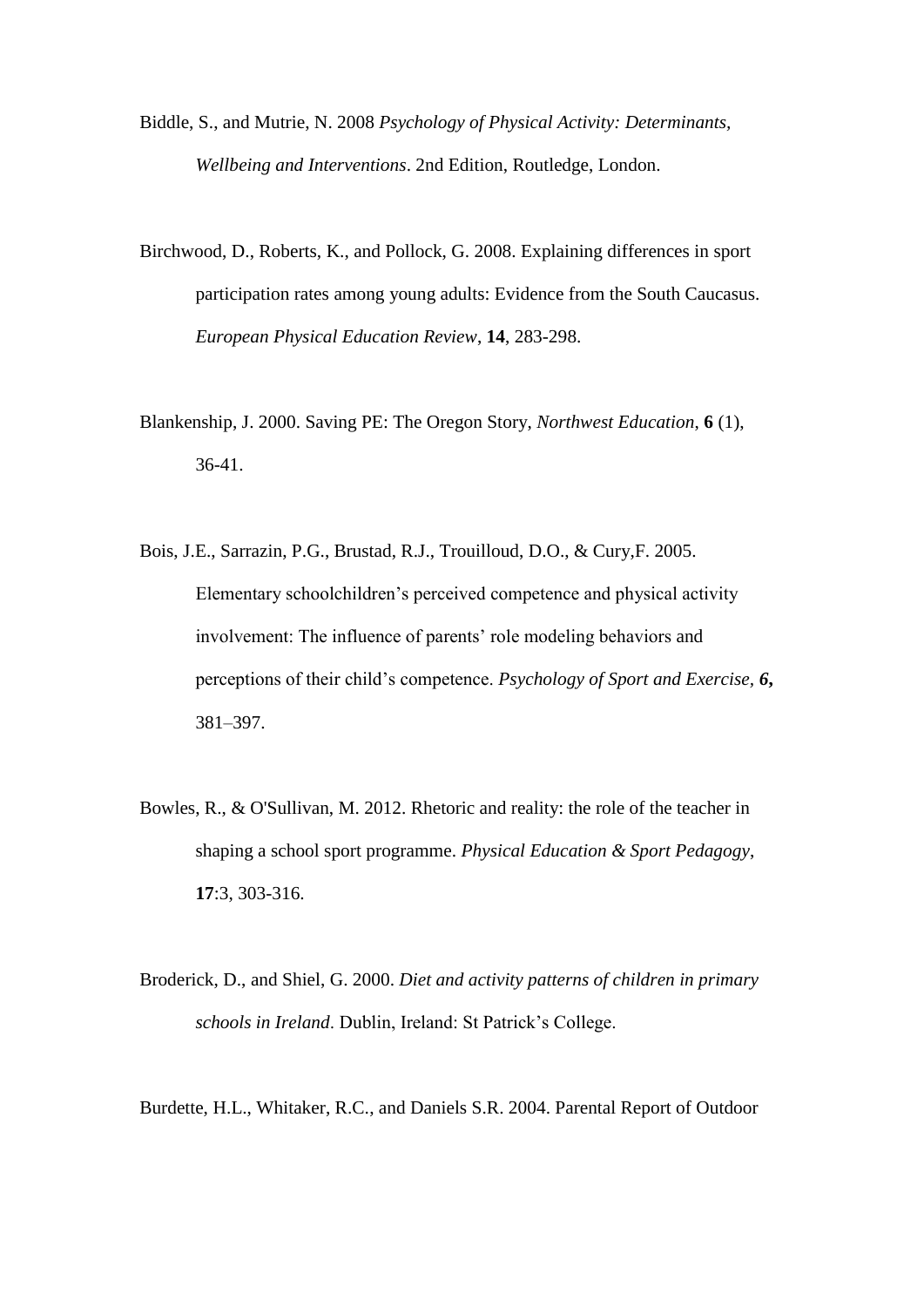Playtime as a Measure of Physical Activity in Preschool-aged Children. *Archives of Pediatric Adolescent Medicine*.;**158** (4):353–357.

- Brustad R. 1993. Who will go out and play? Parental and psychological influences on children's attraction to physical activity. *Paediatric Exercise Science* 5210- 5223
- Cameron, N., Norgan, N.G., and Ellison, G.T.H. 2006. *Childhood obesity: Contemporary issues*. New York, NY: CRC Press
- Craeynest, M., Crombez, G., Deforche, B., Tanghe, A., and Bourdeaudhuij, D. 2008. The role of implicit attitudes toward food and physical activity in the treatment of youth obesity. *Eating Behaviors,* **9**, 41–51
- Department of Education and Skills (Curriculum and Assessment Policy Unit), 2016. *Promotion of healthy lifestyles in Primary Schools*, Circular 0013/2016, Marlborough Street, Dublin.
- Dismore, H., and Bailey, R., 2011. Fun and enjoyment in physical education: young people's attitudes, *Research Papers in Education*, **26 (**4), 499-516
- Donovan, C., Mercier, K., and Phillips, S. 2015. Investigating attitudes toward physical education: Validation across two instruments. *Measurement in Physical Education and Exercise Science*, **19**, 91–98.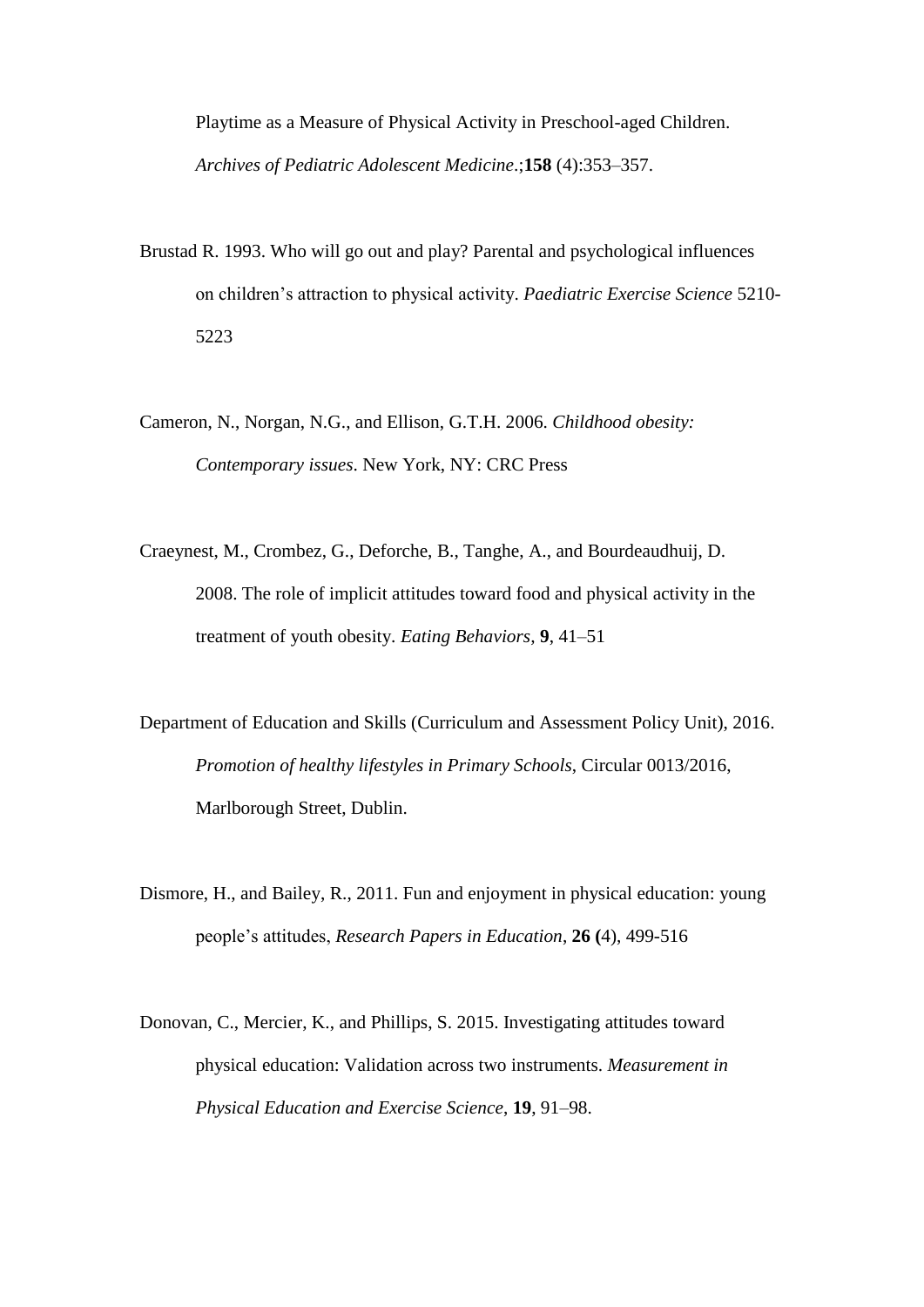- Dyson, B. 2006, Students' perspectives of physical education, In: D. Kirk, D. Macdonald and M. O'Sullivan (Eds) *The handbook of physical education* (London, Sage), 326-346.
- Eivers, E., and Clerkin, A. 2013. *National Schools, international contexts: Beyond the PIRLS and TIMSS test results*. Dublin: Educational Research Centre.
- European Commission 2015. *EU Work Plan for Sport 2014-2017: Expert Group on Health-enhancing physical activity: Recommendations to encourage physical education in schools, including motor skills in early childhood, and to create valuable interactions with the sports sector, local authorities and the private sector*. Luxembourg: Publications Office of the European Union.
- Fishbein, M., and Ajzen, I. 1975. *Belief, attitude, intention, and behavior: An introduction to theory and research*. Reading, MA: Addison-Wesley.
- Fredricks, J.A., and Eccles, J.S. 2004. Parental influences on youth involvement in sports. In M. R. Weiss (Ed.), *Developmental sport and exercise psychology: A lifespan perspective* (pp. 145–164). Morgantown, WV: Fitness Information Technology
- Garrett, R. and Wrench, A. 2007. Physical experiences: primary student teachers' conceptions of sport and physical education, *Physical Education & Sport Pedagogy*, **12** (1), 23-42.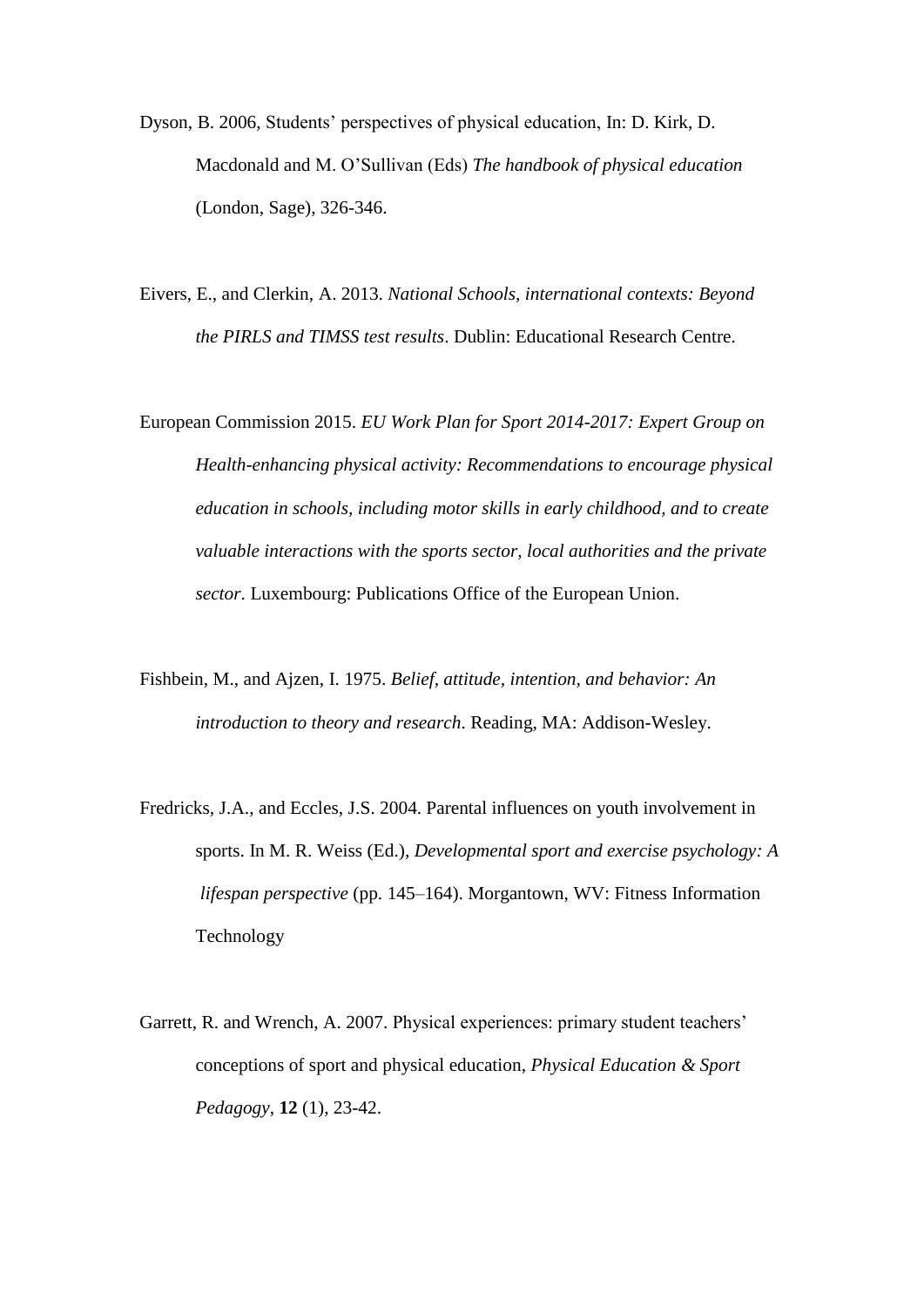- Government of Ireland 1999. *Primary School Curriculum*. Dublin, Ireland: The Stationary Office, Government Publications.
- Government of Ireland, 1999a. *Physical Education: The Primary School Curriculum.* Dublin, Ireland: The Stationery Office, Government Publications.
- Government of Ireland, 1999b. *The Primary Physical Education Curriculum: Teacher Guidelines*. Dublin, Ireland: The Stationery Office, Government Publications.
- Graham, G. 2008. Children's and Adults' Perceptions of Elementary School Physical Education, *The Elementary School Journal*, **108**, 3
- Green, C.L., and Walker, J.M.T. 2007. Parents' motivation for involvement in children's education: An empirical test of a theoretical model of parental involvement. *Journal of Educational Psychology,* **99**, 532–544.
- Green, K. 1998. Philosophies, ideologies and the practice of physical education, *Sport, Education & Society*, **3**(2), 125-143.
- Hardman, K. 2007. *Current situation and prospects for physical education in the European Union*. Directorate General Internal Policies of the Union, Policy Department Structural and Cohesion Policies, Culture and Education. P/B/CULT/IC/2006/10.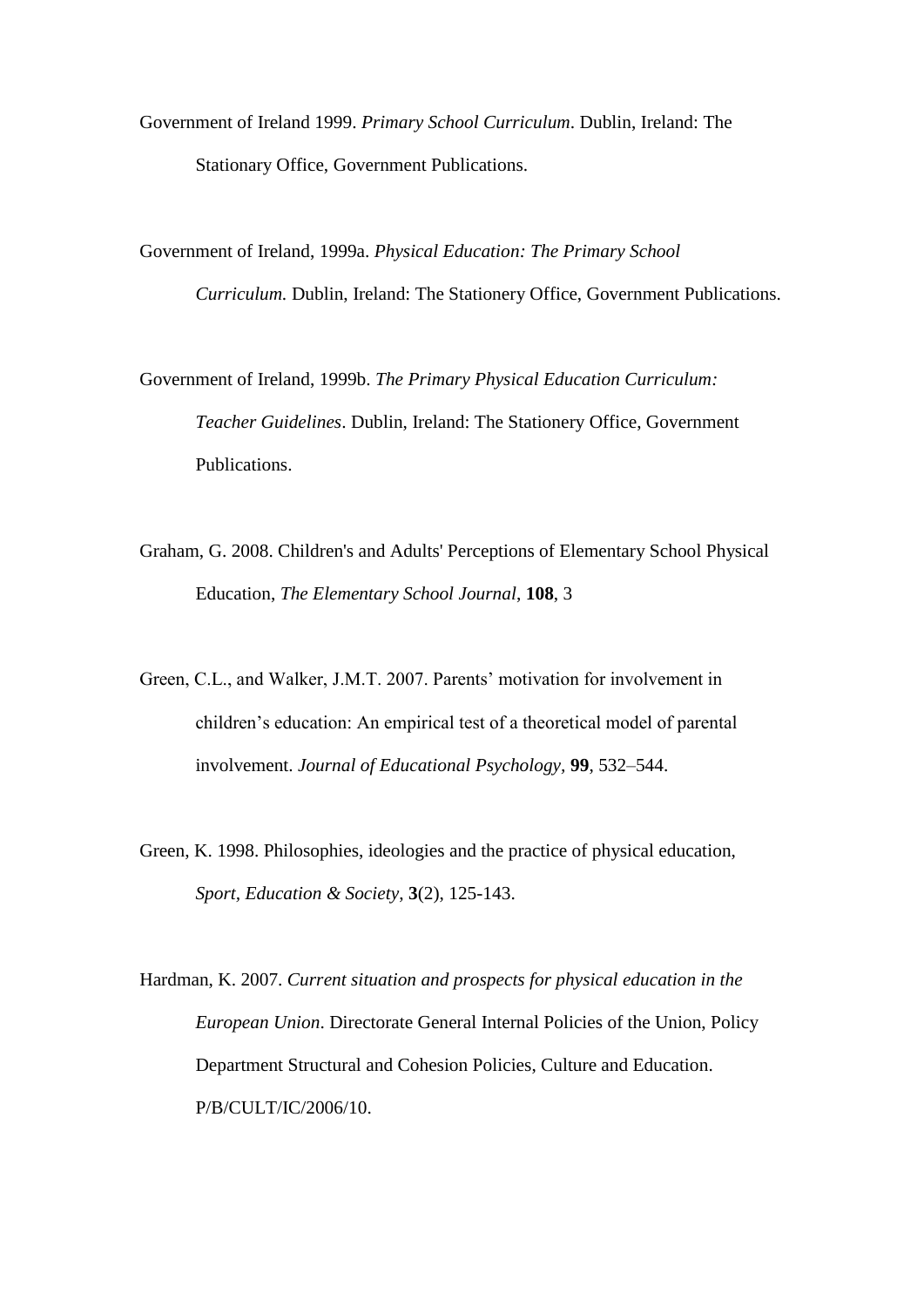- Hardman, K. 2008. The situation of physical education in schools: a European perspective, *Journal Human Movement*, **9** (1), 5-18.
- Healthy Ireland 2016. *Get Ireland Active! The National Physical Activity Plan for Ireland*, Department of Health and Department of Transport, Tourism and Sport, Dublin.
- Jaekwon, N. 2015. Parents' perceptions of their children's experiences in physical education and school sport, *The Physical Educator*, **75**, 139-167
- Jones, R. and Cheetham, R. 2001. Physical education in the National Curriculum: its purpose and meaning for final year secondary school students, *European Journal of Physical Education*, **6**, 81-100.
- Kirk, D. 1999 Physical culture, physical education and relational analysis, *Sport, Education & Society*, **4**(1), 63-73.
- Kretchmar, S. 2008. The increasing utility of elementary school physical education: a mixed blessing and unique challenge, *The Elementary School Journal*, **108**(3), 161-170.
- Kretschmann, R. 2015. *Attitudes and Perceptions Toward Physical Education: A Study in Secondary School Students*. Hamburg: Anchor Academic Publishing.

Krishnaveni, G. V., Mills, I. C., Veena, S. R., Wootton, S. A., Wills, A. K., Coakley,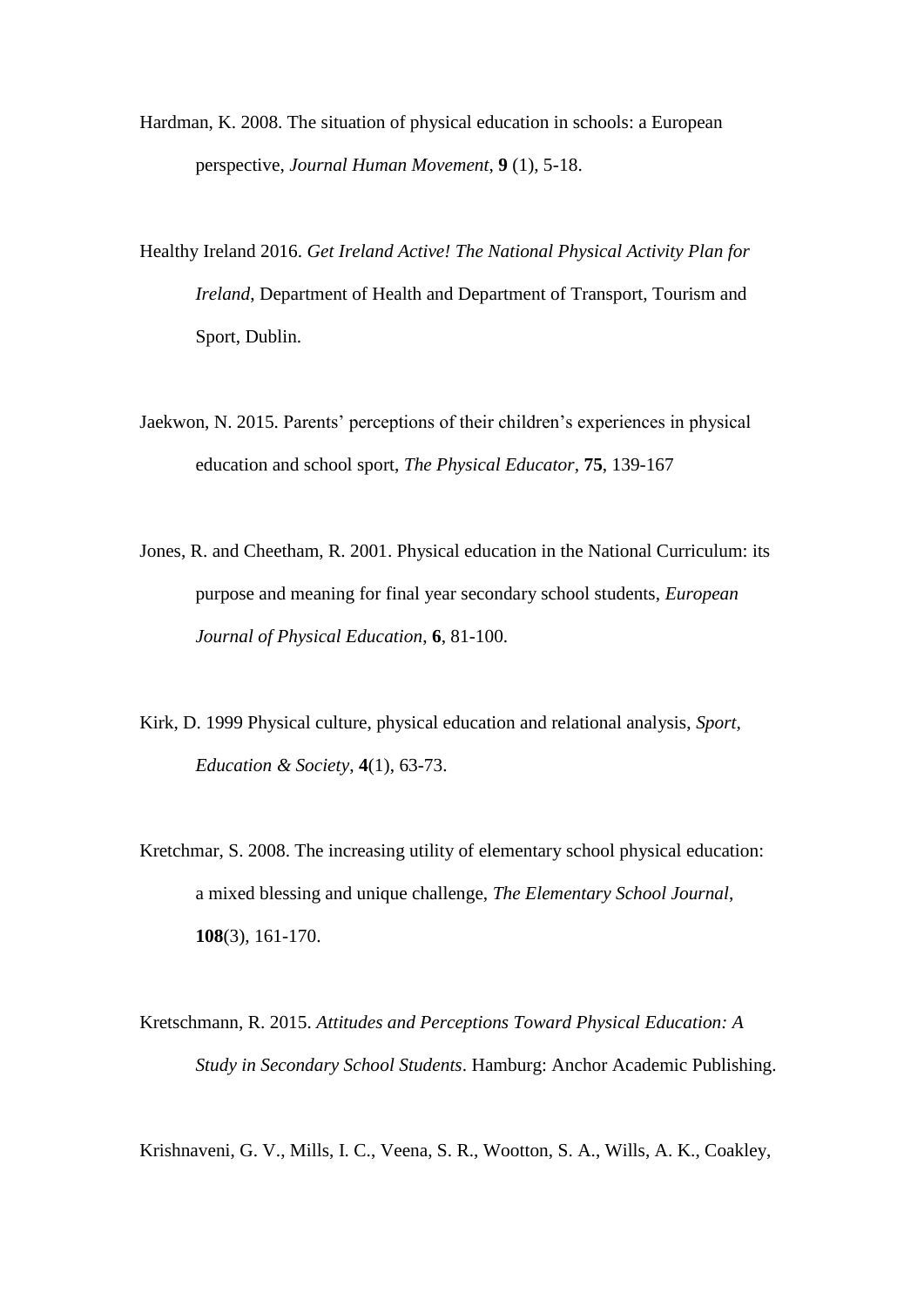P. J., and Fall, C. H. D. 2009. Accelerometers for measuring physical activity behavior in Indian children. *Indian Pediatrics*, **46**(12), 1055-62.

- Lake, J. 2001. Young people's conceptions of sport, physical education and exercise: implications for physical education and the promotion of health-related exercise, *European Physical Education Review*, **7**(1), 80-91.
- LaVoi, N.M., and Norris, A.L. 2011. *Youth sport report: Parent perceptions of how frequently youth sport interferes with family time*. Minneapolis: University of Minnesota
- Lewko, J.H., and Greendorfer, S.L. 1988. Family influences in sport socialization of children and adolescents. In: F.L. Smoll, R.A. Magill, and M.J. Ash (Eds.) *Children in Sport* (3rd ed.). Champaign, E. Human Kinetics. 287-300.
- Lisahunter.2006. Research into elementary physical education programs. In D. Kirk, D. Macdonald and M. O'Sullivan (Eds). *Handbook of physical education*. London: Sage.580-595
- Macdonald, D., Rodger, S., Abbott, R., Ziviani, J. and Jones, J. 2005. I could do with a pair of wings': perspectives on physical activity, bodies and health from young Australian children, *Sport, Education & Society*, **10**(2), 195-209.
- Martin, S.B., Dale, G.A., and Jackson, A.W. 2001. Youth coaching preferences of adolescent athletes and their parents. *Journal of Sport Behavior,* **24,** 197–212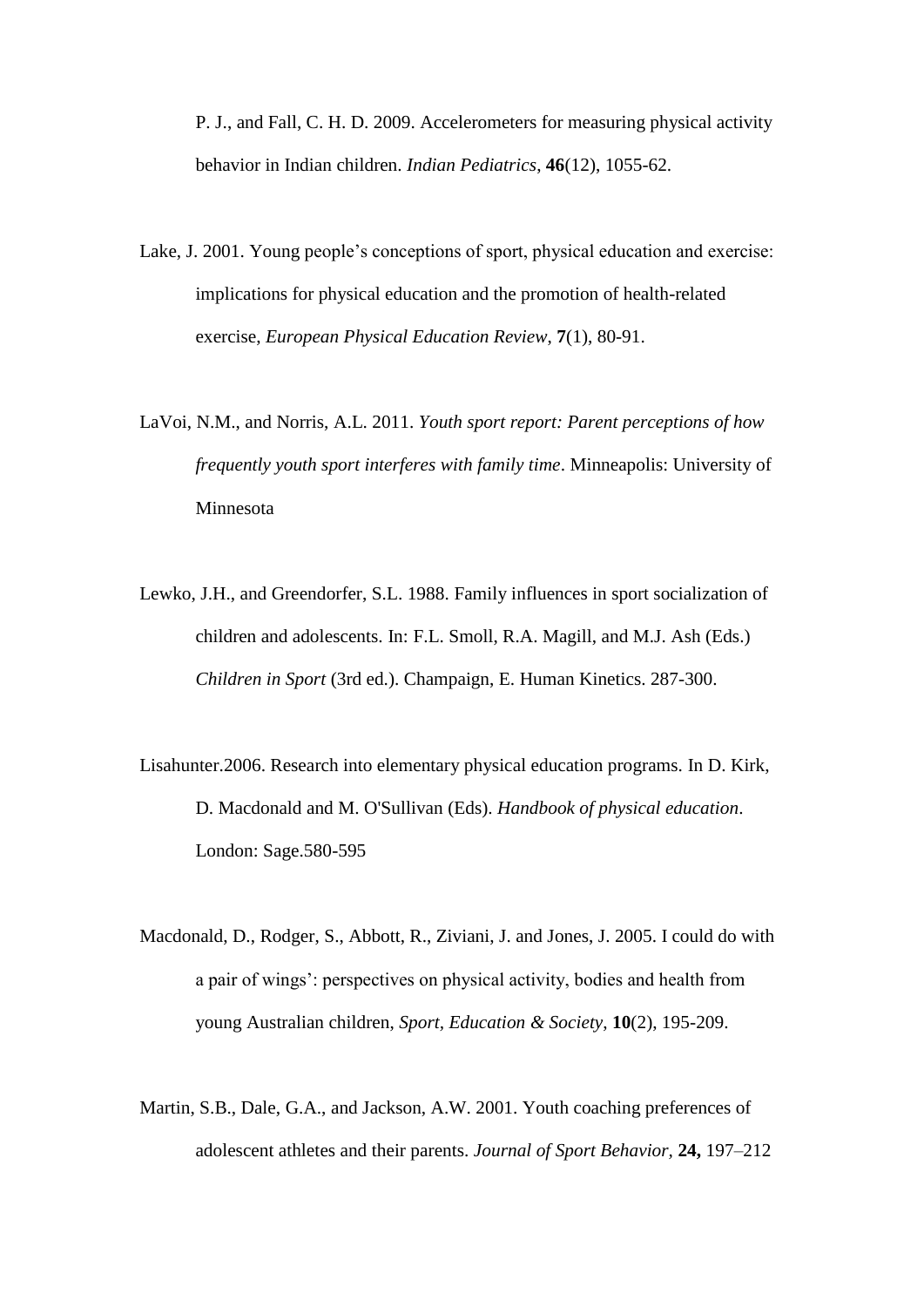- Marttinen, R., Fredrick III, R. N., and Silverman, S. 2018. Changes in student attitude toward physical education across a unit of instruction. *Journal of Physical Education and Sport*, **18**(1), 62-70.
- McNamee, M., and Bailey, R.P. 2010. Physical education. In *Handbook of Philosophy of Education*, R. Bailey, R. Barrow, D. Carr, and C. McCarthy, (Eds). 467–80. London: Sage.
- Mullis, I.V.S., Martin, M.O., Minnich, C.A., Drucker, K.T., and Ragan, M.A. 2012. *PIRLS 2011 Encyclopedia: Education policy and curriculum in reading* (Vols. 1-2). Chestnut Hill, MA: TIMSS & PIRLS International Study Center, Boston College.
- Mullis, I.V.S., Martin, M.O., Minnich, C.A., Stanco, G.M., Arora, A., Centurino, V.A.S., and Castle, C.E. 2012. *TIMSS 2011 Encyclopedia: Education policy and curriculum in mathematics and science* (Vols. 1-2). Chestnut Hill, MA: TIMSS & PIRLS International Study Center, Boston College.
- Mulvihill, C., Rivers, K., and Aggleton, P. 2000. A qualitative study investigating the views of primary-age children and parents on physical activity. *Health Education Journal*, **59** (2), 166–179.
- Murphy, F., and Ni Chronin, D. 2011. Playtime: The Needs of Very Young Learners in Physical Education and Sport. In K. Armour (Ed.), *Sport*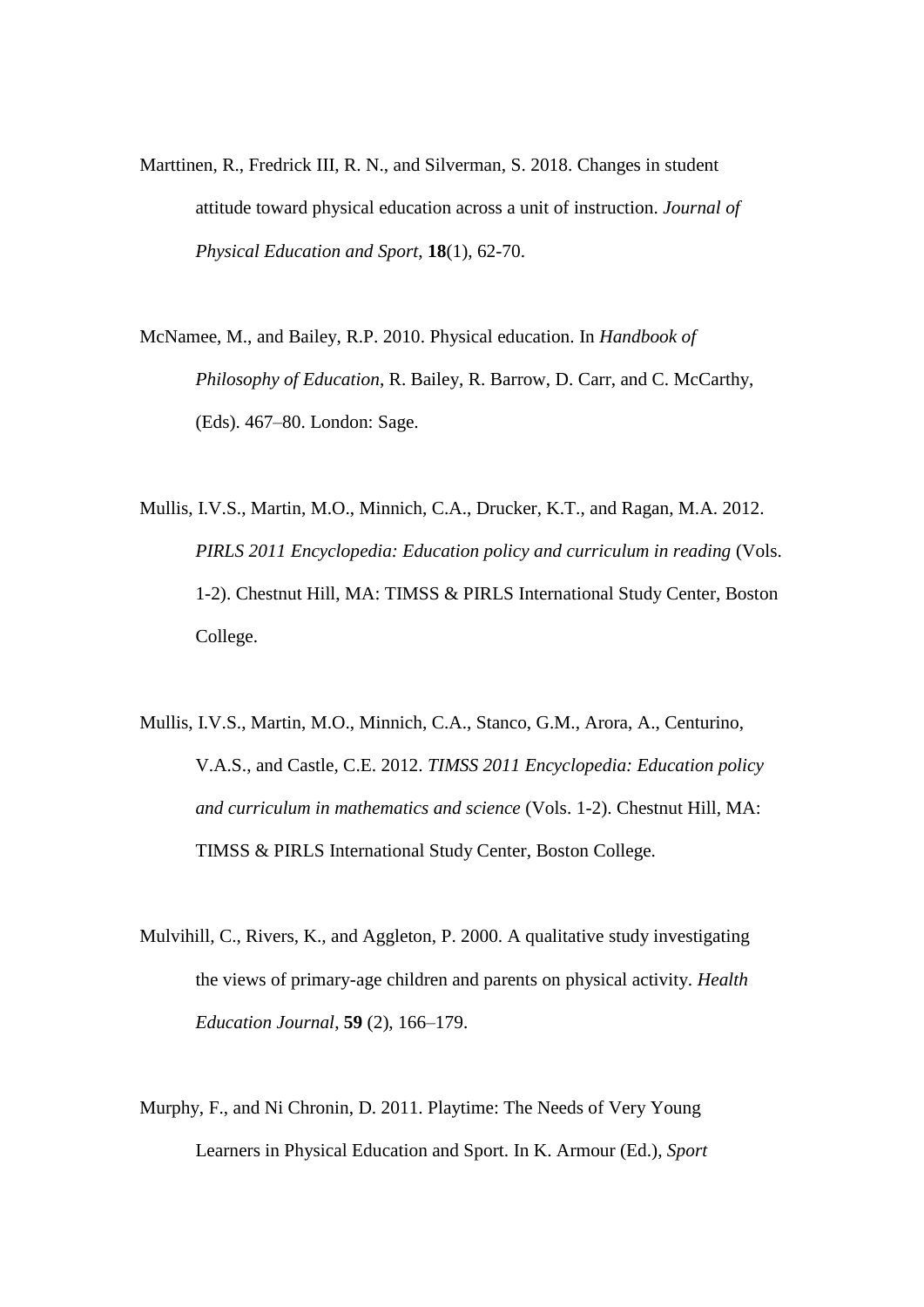*Pedagogy: An Introduction for Teaching and Coaching* (pp.140 – 152). Harlow, England: Pearson.

National Association for Sport and Physical Education (NASPE) 2002. *Shape of the nation report: status of physical education in the USA*, Reston, VA: Author.

National Council for Curriculum and Assessment, 2017. *Leaving Certificate Physical Education Curriculum Specification*, Department of Education and Skills, Dublin.

Nielsen, G., Grønfeldt, V., Toftegaard-Støckel, J., and Andersen, L.B. 2012. Predisposed to participate? The influence of family socio-economic background on children's sports participation and daily amount of physical activity. *Sport in Society: Cultures, Commerce, Media, Politics*, **15**, 127.

- Nicaise, V., Cogérino, G., Fairclough, S., Bois, J., and Davis, K. 2007. Teacher feedback and interactions in physical education: Effects of student gender and physical activities. *European Physical Education Review*, **13**(3), 319-337.
- Ní Chróinín, D. 2018, Primary physical education in the Republic of Ireland/Éire, In G., Griggs and K. Petrie, *Routledge Handbook of Primary Physical Education*. Routledge, Oxon pp.205- 216.
- Noonan, R.J., Boddy, L.M., Fairclough S.J., and Knowles, Z.R., 2017, Parental perceptions on children's out-of-school physical activity and family-based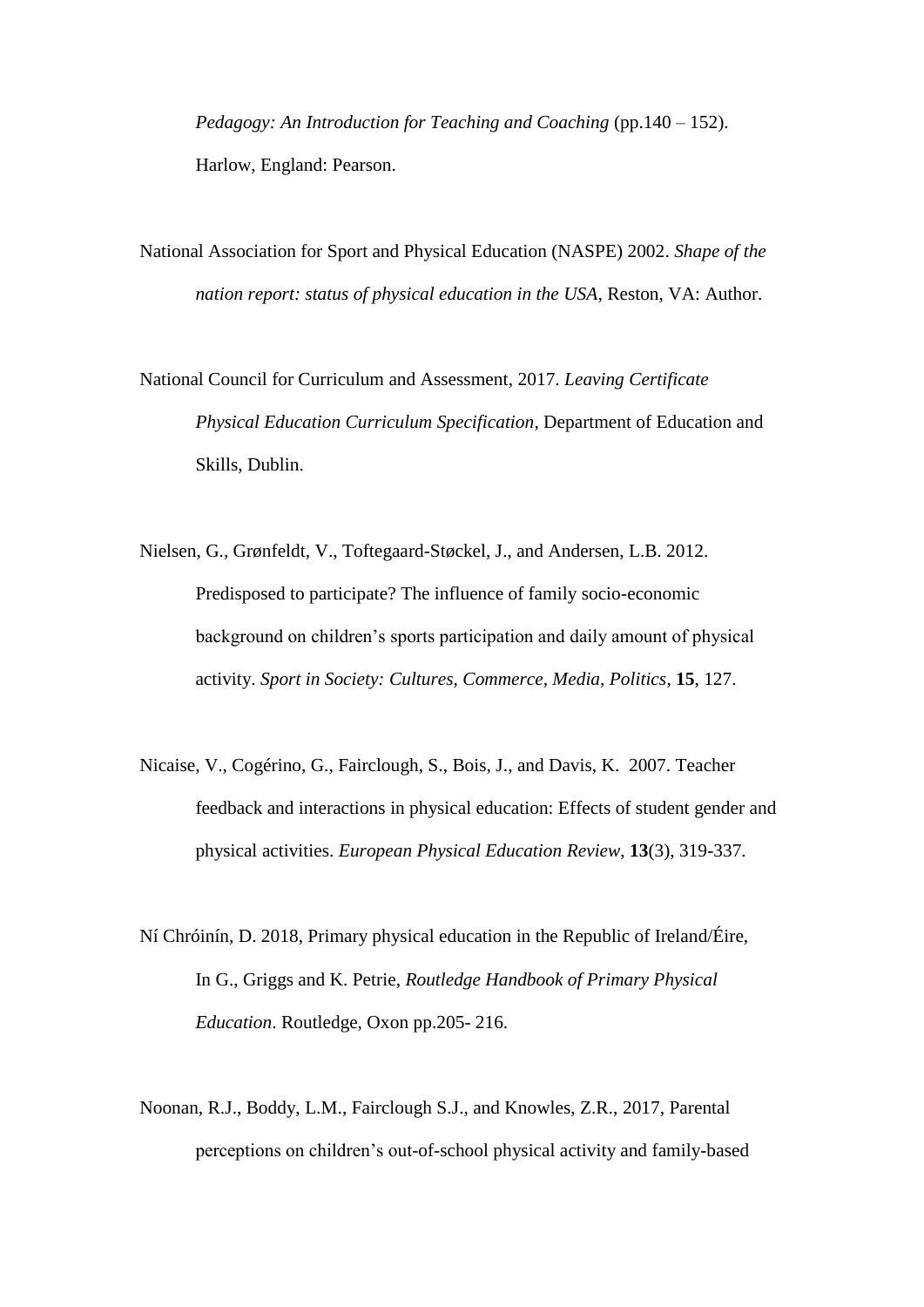physical activity, Early Child Development and Care, 187:12, 1909-1924

- O' Sullivan, M. 2018, Keynote address at the launch of Leaving Certificate Physical Education, NCCA, retrieved from [https://www.ncca.ie/en/senior](https://www.ncca.ie/en/senior-cycle/curriculum-developments/subjects-and-frameworks-in-development/leaving-certificate-physical-education-lcpe)[cycle/curriculum-developments/subjects-and-frameworks-in](https://www.ncca.ie/en/senior-cycle/curriculum-developments/subjects-and-frameworks-in-development/leaving-certificate-physical-education-lcpe)[development/leaving-certificate-physical-education-lcpe](https://www.ncca.ie/en/senior-cycle/curriculum-developments/subjects-and-frameworks-in-development/leaving-certificate-physical-education-lcpe)
- O' Sullivan, S. 2002, The physical activity of children: a study of 1602 Irish school children aged 11-12 years, *Irish Medical Journal*, **95** (3), 78-81.
- Penney, D. and Evans, J. 1999, *Politics, Policy and Practice in Physical Education* London, Routledge.
- Phillips, S. R., and Silverman, S. 2012. Development of an instrument to assess fourth and fifth grade students' attitudes toward physical education. *Measurement in Physical Education and Exercise Science*, **16**, 316–327
- Phillips, S. R., and Silverman, S. 2015. Upper elementary school attitudes toward physical education. *Journal of Teaching in Physical Education*, **34**, 461–473
- Portman, P. A. 1995. Who is having fun in physical education classes? Experiences of sixth-grade students in elementary and middle schools. *Journal of Teaching in physical education*, **14**(4), 445-453.

Prochaska, J., Sallis, J.F., Slymen, D.J. and McKenzie, T.L. 2003. A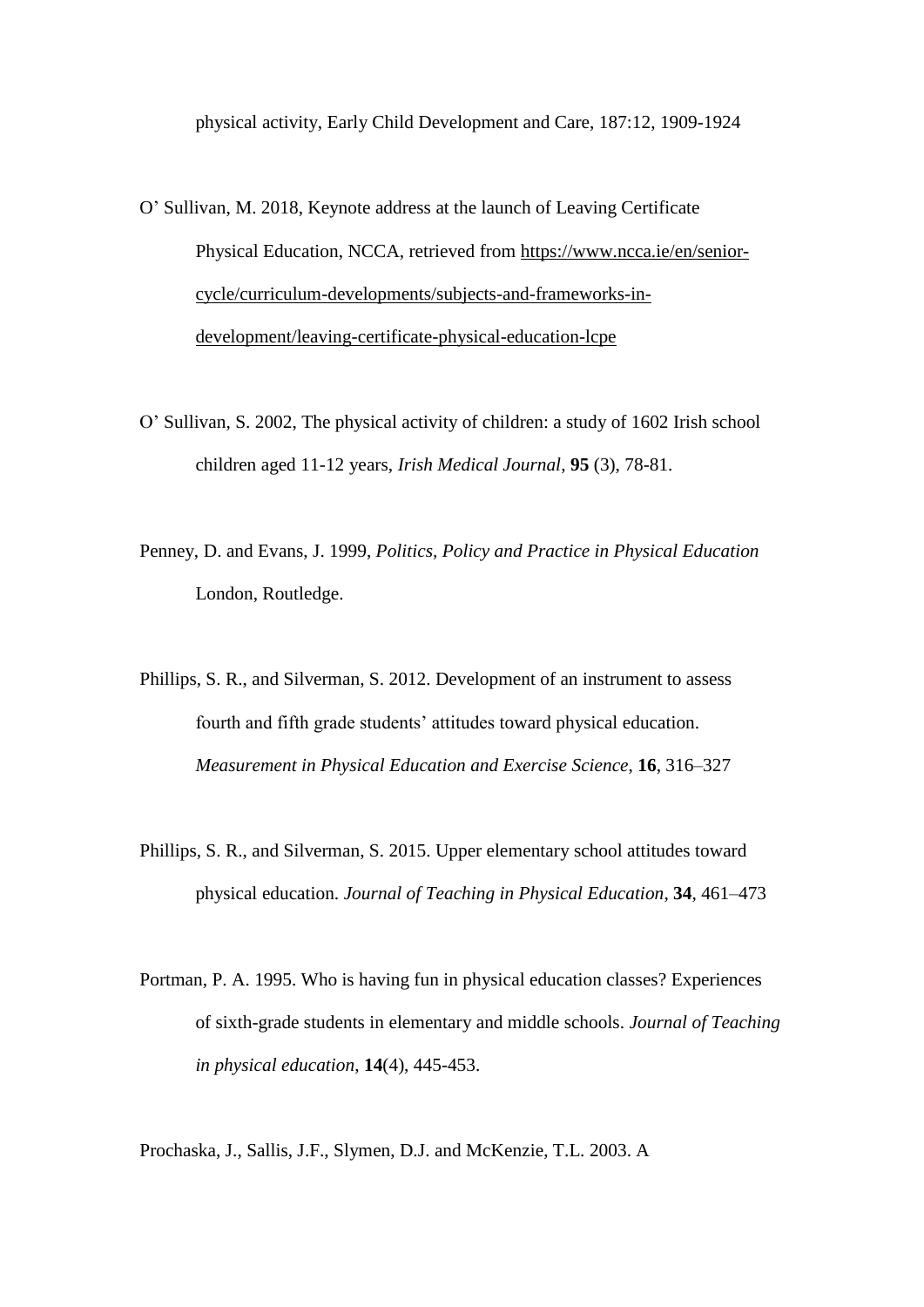longitudinal study of children's enjoyment of physical education. *Pediatric Exercise Science* **15**: 170–8.

- Raudsepp, L. 2006. The relationship between socio-economic status, parental support and adolescent physical activity. *Acta Padiatrica***, 95**, 93–98.
- Rink, J.E., and Hall, T.J. 2008 Research on Effective Teaching in Elementary School Physical Education, *The Elementary School Journal*, **108** No. 3 pp. 207-218.

Robinson, D.W. 1990. An attributional analysis of student demoralization in physical education settings. *Quest*, **42**: 27-39

- Sallis, J.F., McKenzie, T.L., Kolody, B., Lewis, M., Marshall, S., and Rosengard, P. 1999. Effects of health-related physical education on academic achievement: project SPARK. *Research Quarterly for Exercise and Sport*. **70**(2):127-34.
- Sánchez-Miguel, P. A., Leo, F. M., Sánchez-Oliva, D., Amado, D., and García-Calvo, T. 2013. The Importance of Parents' Behavior in their Children's Enjoyment and Amotivation in Sports. *Journal of Human Kinetics,* **36**, 169-77.
- Scheerder, J., Taks, M., Vanreusel, B., and Renson, R. 2005. Social changes in youth sports participation styles: The case of Flanders (Belgium). *Sport, Education and Society*, **10**, 321-341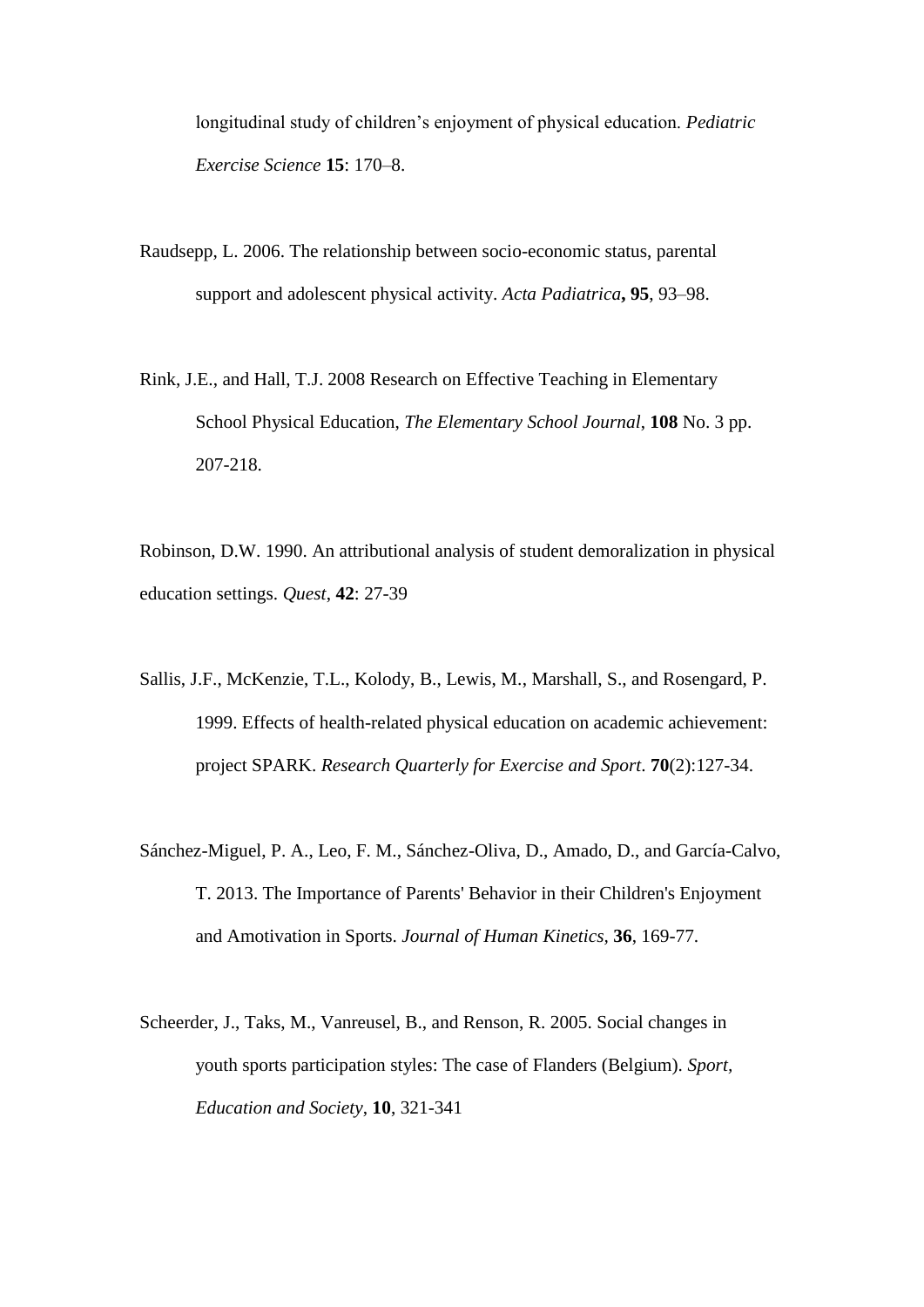Sheehy, D. A. 2006. Parents' perceptions of their child's 5th grade physical education program. *Physical Educator*, **63** (1), 30.

- Sheehy, D.A. 2011. Addressing Parents' Perceptions in the Marginalization of Physical Education, *Journal of Physical Education, Recreation & Dance*, **82,**  7, pp. 42-56.
- Silverman, S. and Subramanium, P.R. 1999. Student Attitude Toward Physical Education and Physical Activity: A Review of Measurement Issues and Outcomes. *Journal of Teaching in Physical Education,* **19** (1)*, 97-125.*
- Smith, A. and Parr, M. 2007. Young people's views on the nature and purposes of physical education: a sociological analysis, *Sport, Education & Society*, **12** (1), 37-58.
- Solmon, M. A., & Lee, A. M. 1996. Entry characteristics, practice variables, and cognition: Student mediation of instruction. *Journal of Teaching in Physical Education*, **15**:2, 136-150.
- Stuij, M. 2015. Habitus and social class: a case study on socialisation into sports and exercise, *Sport, Education and Society*, **20**:6, 780-798
- Subramaniam, P. R., and Silverman, S. 2000. Validation of scores from an instrument assessing student attitude toward physical education. *Measurement in Physical Education and Exercise Science*, **4**, 29–43.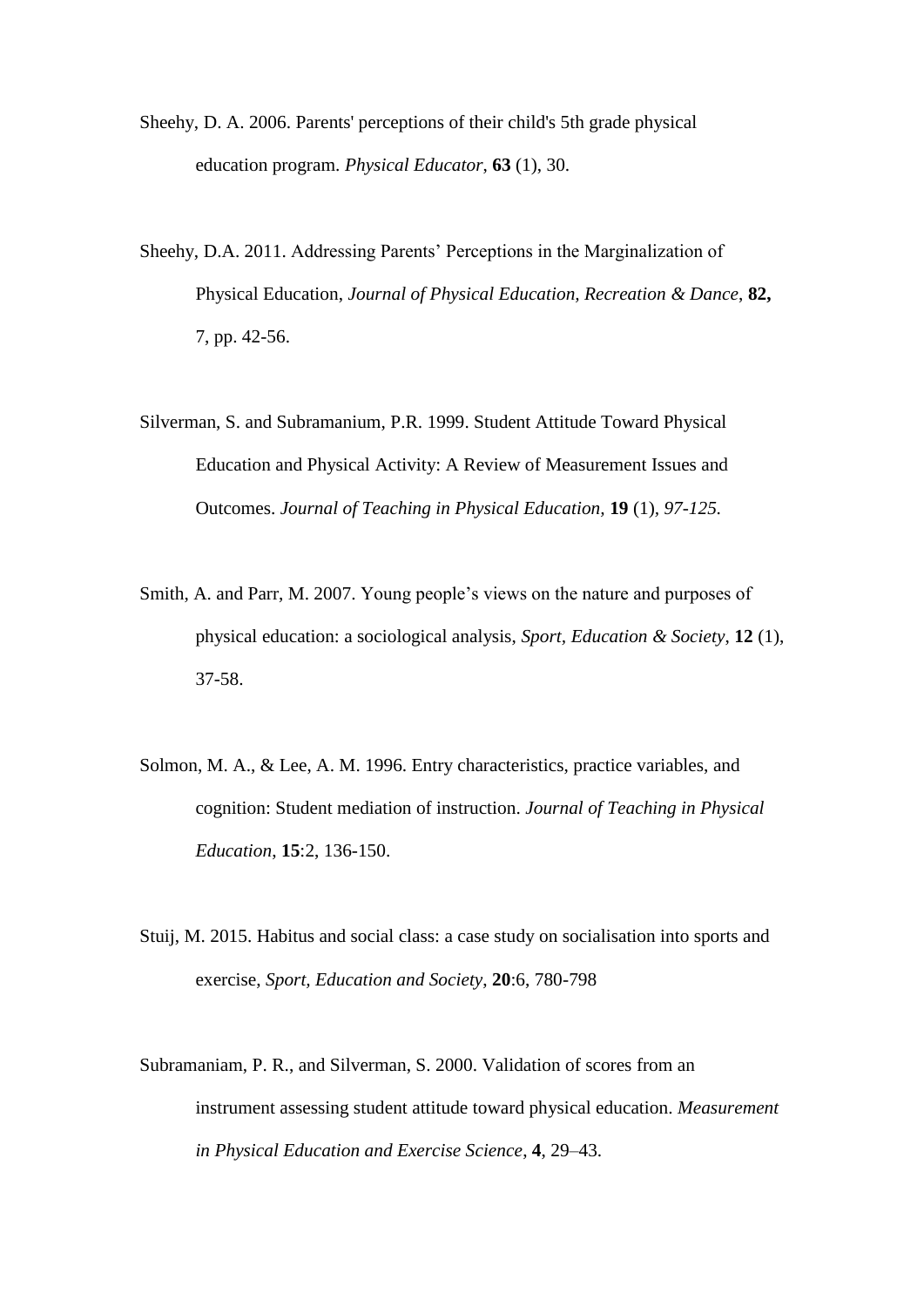Subramaniam, P., and S. Silverman. 2002. Using complimentary data: An investigation of student attitude in physical education. *Journal of Sport Pedagogy* **8**: 74–91.

Subramaniam, P. R., and Silverman, S. 2007. Middle school students' attitudes toward physical education. *Teaching and Teacher Education*, **23**, 602–611.

- Tannehill, D., Romar, J.E. and O' Sullivan, M. 1994. Attitudes Toward Physical Education: Their Impact on How Physical Education Teachers Make Sense of Their Work. *Journal of Teaching in Physical Eduation,***13** (4), 97-125.
- Tannehill, D., MacPhail, A., Walsh, J., and Woods, C. 2015. What young people say about physical activity: The Children's Sport Participation and Physical Activity (CSPPA) study. *Sport, Education and Society*, **20** (4), 442–462.
- Taylor, R. W., Murdoch, L., Carter, P., Gerrard, D. F., Williams, S. M., and Taylor, B. J. 2009. Longitudinal study of physical activity and inactivity in preschoolers: the FLAME study. *Medicine and science in sports and exercise*, **41**(1), 96-102.
- Torregrosa M, Cruz J, Sousa C, Viladrich C, Villamarín F, Garcia Mas A, Palou P. 2007. Fathers and mothers´influence on sport commitment in youth footballers. *Rev Lat Am Psicol*,; **39**: 227-237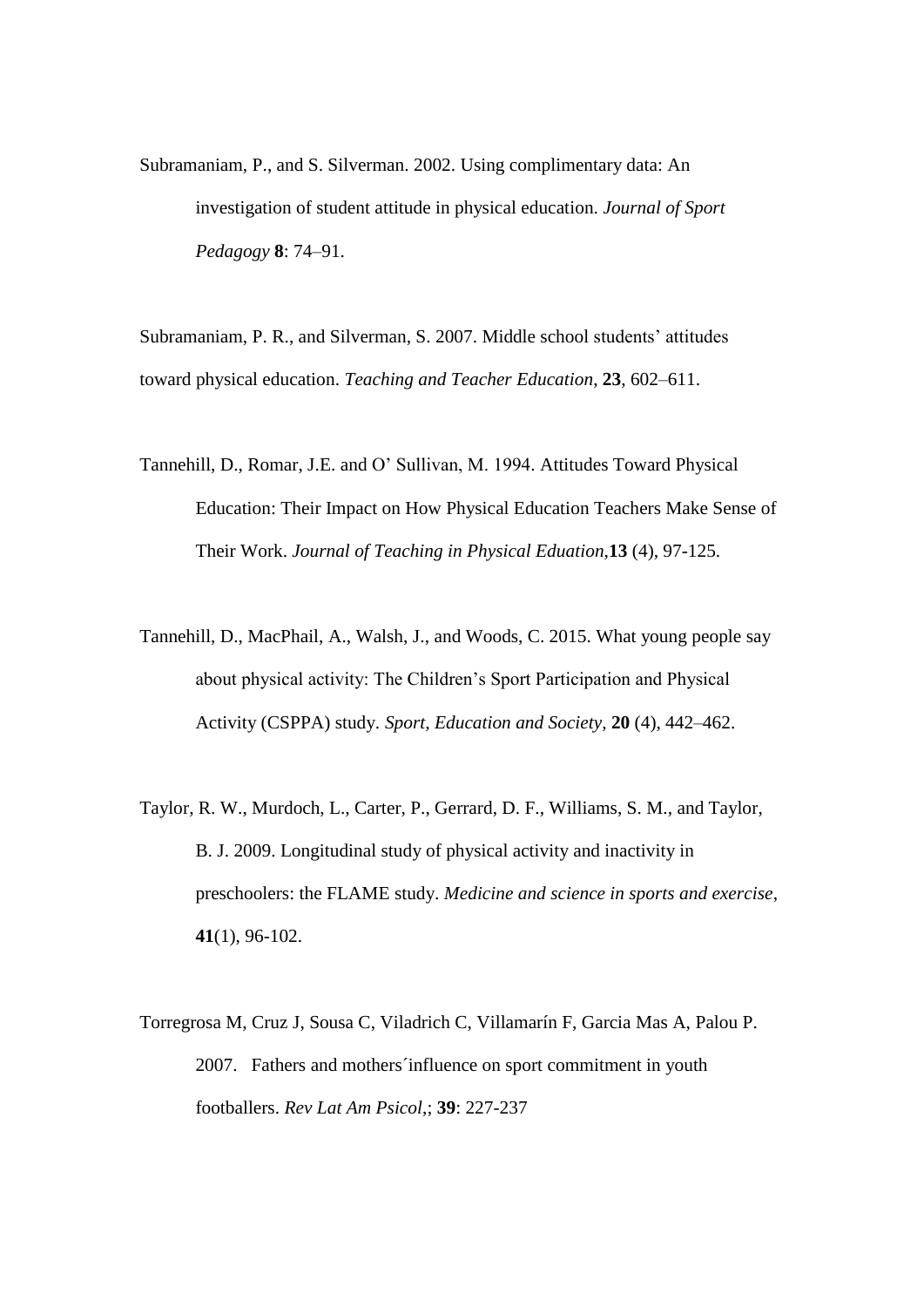- Trudeau, F., and Shephard, R. J. 2005. Contribution of school programmes to physical activity levels and attitudes in children and adults. *Sports Medicine*, *35* (2), 89-105.
- Ullrich-French, S., and Smith, A.L. 2006. Perceptions of relationships with parents and peers in youth sport: Independent and combined prediction of motivational outcomes. *Psychology of Sport and Exercise, 7*, 193–214
- UNESCO, 2014. *World-wide Survey of school physical education, Final Report 2013*, UNESCO, Paris, France
- Wilkinson, C., and Schneck, H. 2003. The effects of a school physical education and health website on parental knowledge of the program. *The Physical Educator, 60*, 162–168.
- Woodward-Lopez, G., Gosliner, W., Samuels, S.E., Craypo, L., Kao, J., Crawford, P.B. 2010. Lessons Learned From Evaluations of California's Statewide School Nutrition Standards, *American Journal of Public Health* **100** (11) 2137-2145.
- Woods, C., 2014. The role of theory in designing physical activity interventions for school-aged children. In: J.G. Cremedes & L.S. Tashman, Becoming a Sport, Exercise, and Performance Psychology Professional: A Global Perspective. Psychology Press, New York.